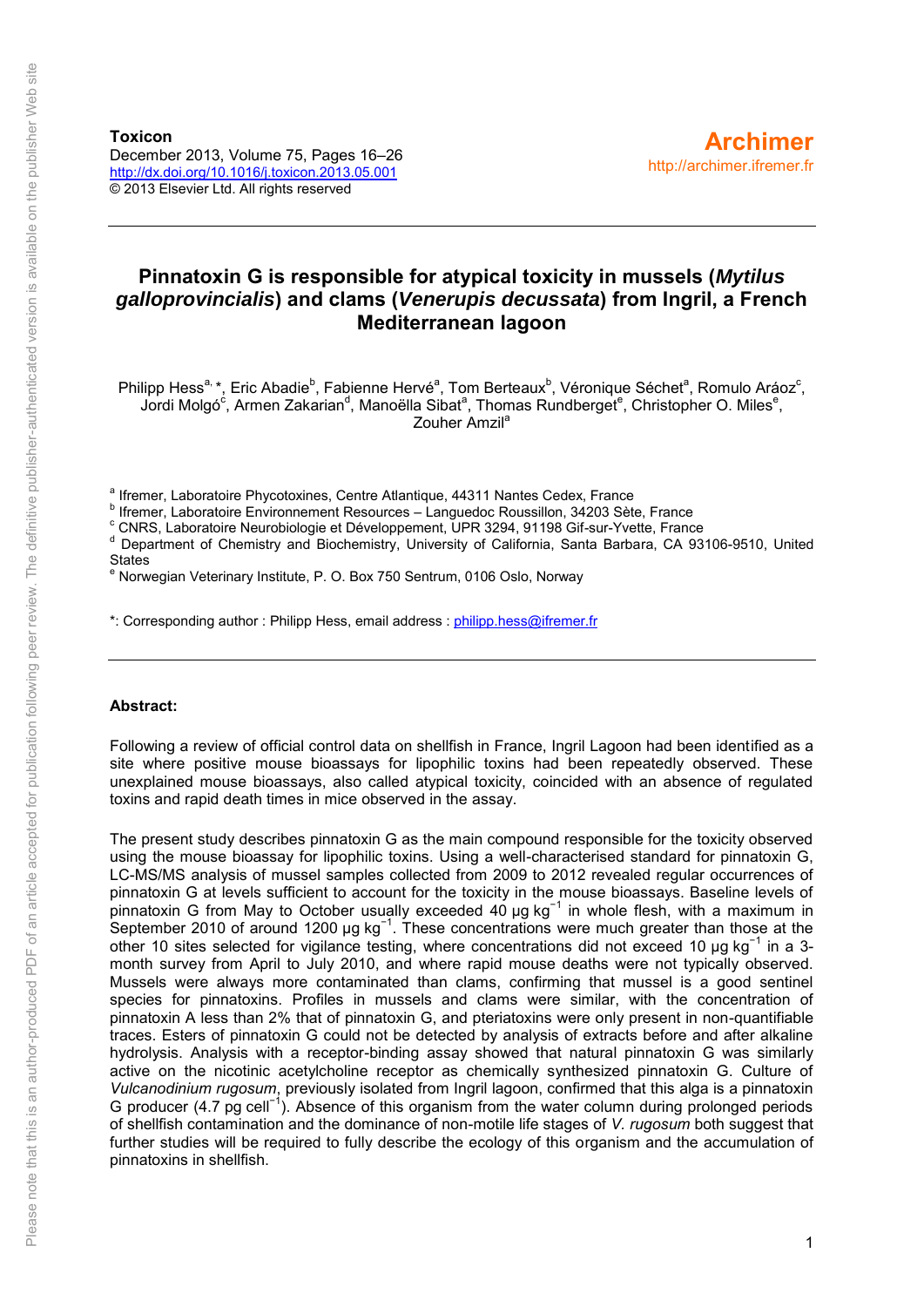## **Highlights**

► HRMS confirmed *Vulcanodinium rugosum* (IFR-VRU-01) from France produces PnTX-G. ► The nAChR binding assay showed that synthetic and natural PnTX-G have similar activity. ► PnTX-G explains positive MBA results observed since 2006 in shellfish from Ingril. ► PnTX-G higher in mussels than in clams & highest reported so far (>1200  $\mu$ g kg<sup>-1</sup>).

**Keywords:** Cyclic imines ; Shellfish toxin ; Accumulation ; Liquid chromatography coupled to tandem mass spectrometry (LC-MS/MS) ; Unexplained mouse toxicity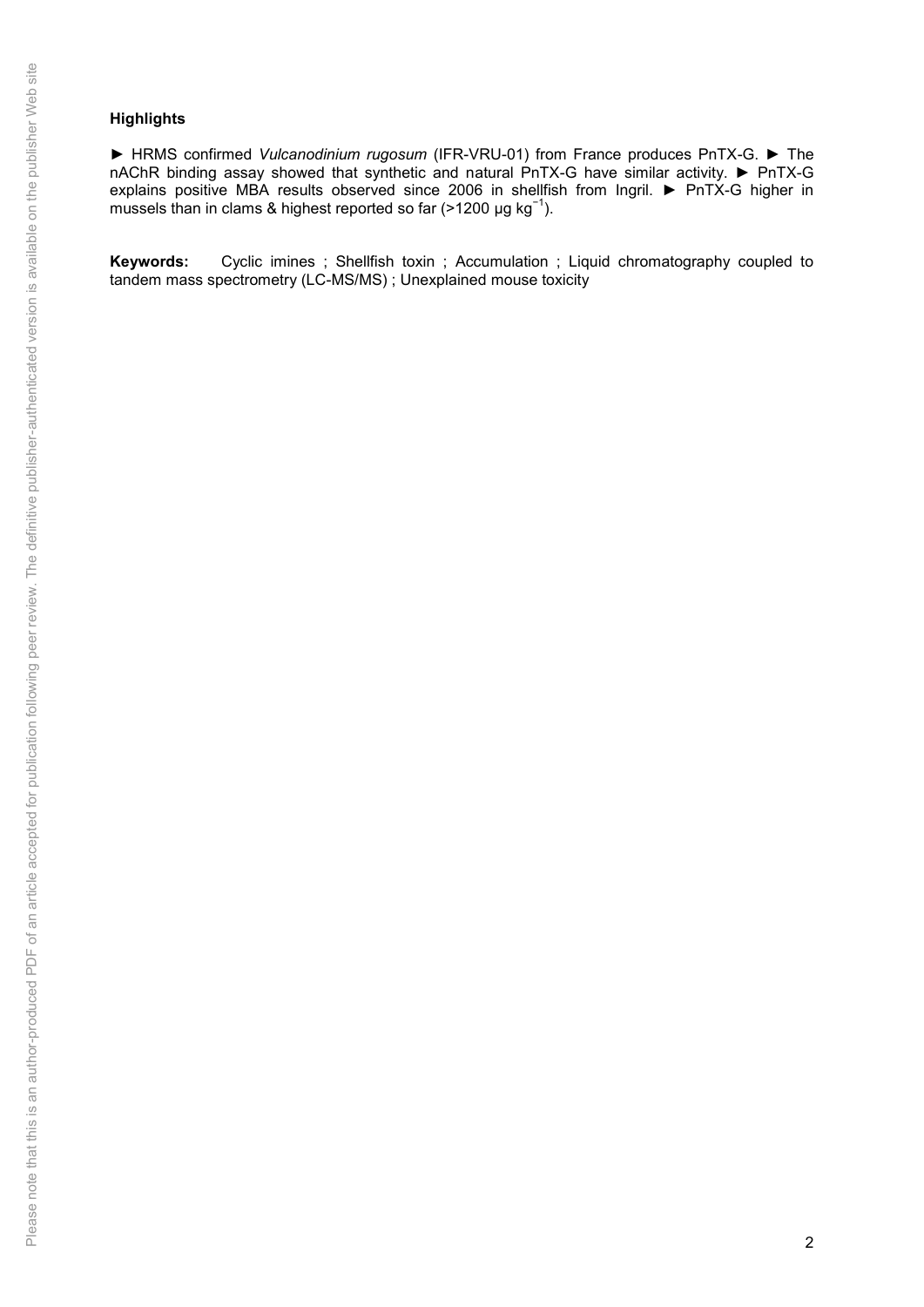## **1. Introduction**

Pinnatoxins (PnTXs) had initially been isolated from *Pinna muricata* collected in Japan (Chou et al., 1996a; Chou et al., 1996b; Takada et al., 2001a; Uemura et al., 1995), the same genus of mollusc associated in the early 1990s with a *Pinna attenuata* poisoning in China. Metabolism pathways were subsequently postulated by Selwood et al. (2010) to explain biotransformation of the algal metabolites PnTXs E, F and G into shellfish metabolites PnTXs A, B, C and D and pteriatoxins A, B and C, initially reported by Hao et al. (2006) and Takada et al. (2001b). The biological source of pinnatoxins had been unknown until a PnTXproducing dinoflagellate was discovered in New Zealand in 2010 (Rhodes et al., 2010). Subsequently, this organism was taxonomically identified as a previously undescribed dinoflagellate, *Vulcanodinium rugosum* (Nézan and Chomérat, 2011). A strain of this species was also recently isolated from Japanese (Smith et al., 2011) and from Chinese waters (Zeng et al., 2012).

In addition to the abovementioned reports on PnTXs from South East Asia, Australia and New Zealand, PnTXs have recently also been reported from Europe, specifically Norway (Miles et al., 2010; Rundberget et al., 2011), and from North America (McCarron et al., 2012). PnTXs can thus be considered to be fairly widespread. Maximum concentrations so far have been reported to be below 110  $\mu$ g kg<sup>-1</sup> whole shellfish flesh in Canada (McCarron et al., 2012), below 120  $\mu$ g kg<sup>-1</sup> in Norway (Rundberget et al., 2011) and below 200  $\mu$ g kg<sup>-1</sup> in New Zealand (McNabb et al., 2012). These low levels appear very much in line with those typically found for spirolides: a relatively extensive data set with 1801 shellfish samples from France, Italy and the Netherlands showed a  $95<sup>th</sup>$  percentile of 8.9 ug kg<sup>-1</sup> and a maximum of 105 µg kg<sup>-1</sup> for the sum of total spirolides over the 7-year period from 2002 to 2008 (EFSA, 2010).

Pinnatoxins exhibit fast-acting toxicity when injected intraperitoneally into mice (Munday et al., 2012), like many other toxins from the cyclic imine group of compounds (EFSA, 2010; Munday, 2008). The high intrinsic toxicity of pinnatoxins is indicated by low LD<sub>50</sub>s *i.p.* in mice, namely 57, 13 and 48  $\mu$ g kg<sup>-1</sup> bodyweight for PnTXs-E, -F and  $-G$ , respectively (Munday et al., 2012). In addition, the uptake from the gastro-intestinal tract has also been shown in mice, both for voluntary feeding and classical gavage exposure routes (Munday et al., 2012). These authors also report that there is only a comparatively small differential between the *i.p.* and the *per os* routes of exposure, i.e. a factor of about 3 for PnTX-G, and hence the toxic potential of PnTX may constitute a risk to consumers of contaminated shellfish.

Only one poisoning event had ever been linked to the bivalve genus *Pinna* (Zheng et al. (1990) cited in Selwood et al. (2010)). Even so, the putative initial poisoning event in China may well not have been caused by pinnatoxins, as the presence of this toxin group was not demonstrated in this first event, and potential contamination with pathogenic vibrio had also been reported from that area. No acute poisoning events have been reported in direct relation to contamination with PnTXs before or since their chemical characterisation in 1995. Possible confusion may arise from the fact that PnTX-G, one of the main algal metabolites, has the same chemical sum formula  $(C_{42}H_{63}NO_7)$  as spirolide B and 13-desmethyl-spirolide D (Figure 1), two other representatives from the cyclic imines group of fast acting toxins. Even though spirolides are produced by a different genus of dinoflagellate, i.e. *Alexandrium ostenfeldii* (Cembella et al., 1999) and *Alexandrium peruvianum* (Borkman et al., 2012; Touzet et al., 2008), they accumulate in shellfish and due to the absence of sufficient reference calibration standards may thus have been confounded with PnTX-G. However, no acute poisonings have been associated with this toxin group either. Unlike spirolides, PnTXs are chemically rather stable compounds: they resist alkaline hydrolysis in aqueous methanol, at 76°C for 40 min (Rundberget et al., 2011) and aqueous HCl (pH 1.5) at 40°C for 24 h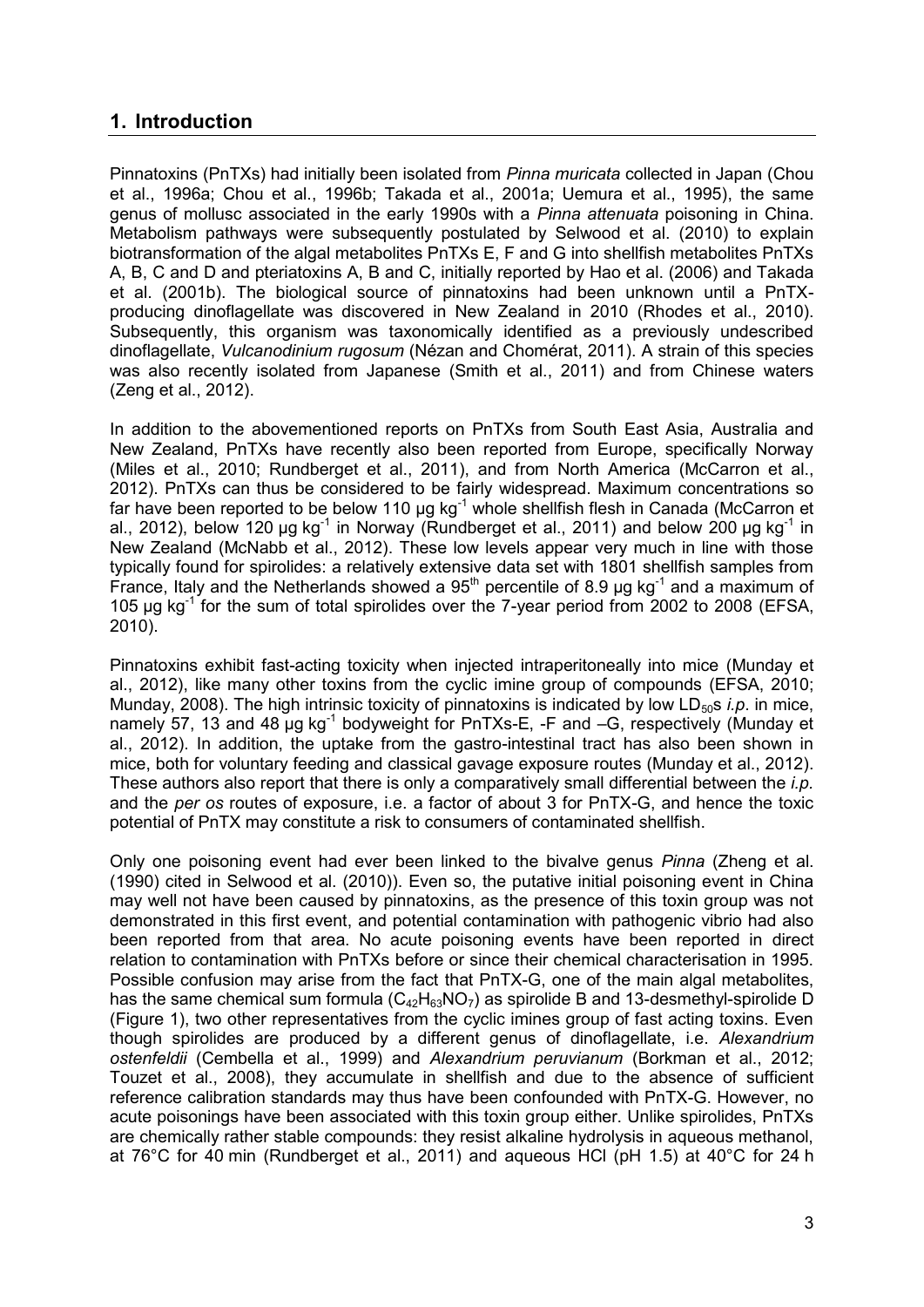(Jackson et al., 2012). Due to this unusual stability, and their high oral toxicity, PnTXs may be a significant threat to shellfish consumers.

Unfortunately, there is a general lack of information on occurrence for a large number of toxin groups on one hand, and epidemiological information on the other. The lack of information on toxin occurrence has been to some extent overcome by the use of the lipophilic mouse bioassay, also leading to criticism of this test, suggesting its potential for "false" positives. Several comparisons of chemical analyses using liquid chromatography coupled to mass spectrometry (LC-MS) or to tandem mass spectrometry (LC-MS/MS) with the mouse bioassay (MBA) have been conducted as part of routine shellfish safety surveillance programs, e.g. in Ireland and France (Belin et al., 2009; Clarke et al., 2006). In France, the mouse bioassay protocol for lipophilic toxins is based on the EU harmonised protocol, using a 24h observation period and dichloro-methane as solvent for the partitioning clean-up (Yanagi et al., 1989; Yasumoto et al., 1984). The French study classified unexplained MBA positives as atypical toxicity (Belin et al., 2009). In this 6-year study (2003–2008), over 1000 shellfish samples were analysed using both LC-MS/MS and MBA, with over 25% of the MBA positives being not explained by chemical analysis.

This large percentage of unexplained MBA results prompted us to investigate several monitoring sites further. Here, we report the findings concerning Ingril Lagoon, with PnTX-G identified as the main source of MBA positives observed since 2006 in this lagoon. Particular attention is given to the levels and profiles of PnTXs in mussels and clams, the two main shellfish species occurring naturally in this lagoon. PnTX-G levels in cultures of the toxinproducing organism are reported, as well as results from a functional assay based on the mode of action of the toxin on the *Torpedo* nicotinic acetylcholine receptor (nAChR) (Aráoz et al., 2012).

## **2. Materials and methods**

## **2.1. Collection of shellfish samples**

Shellfish samples were obtained from 11 sites for vigilance surveillance, i.e. parallel analysis by LC-MS/MS and the lipophilic MBA. Samples from Ingril Lagoon had been obtained during the four years from 2009 to 2012. Samples from 2009 had been obtained as digestive gland tissues, while samples from 2010 to 2012 had been whole flesh samples. For 2012, both whole flesh and digestive glands of mussel samples were obtained separately on 14 occasions. Samples from 2009 and 2010 had been stored as MeOH-extracts prior to reanalysis in 2011, while samples from 2011 and 2012 had been analysed shortly after sampling.

## **2.2. Pinnatoxin G standard**

PnTX-G had previously been isolated from shellfish originating from New Zealand at Cawthron Institute (Selwood et al., 2010). An aliquot of this material, but only quantified by gravimetric analysis, had been used in 2010 for the analysis of the survey samples at the Norwegian Veterinary Institute (NVI). Subsequently, in 2011, the quantity of the isolated toxin was confirmed at the NRCC (CA) using quantitative nuclear magnetic resonance (qNMR). An aliquot of this well-characterised PnTX-G was used to prepare a calibration standard in degassed methanol (0.01 % acetic acid), which has been provided to Ifremer at an approximate concentration level of 2 µg mL<sup>-1</sup>. Stability of the standard had been tested at NRCC, and no degradation was observed during a 2-week period at temperatures from -20 to +40°C. Dilutions of this standard in MeOH were used to quantify PnTXs in shellfish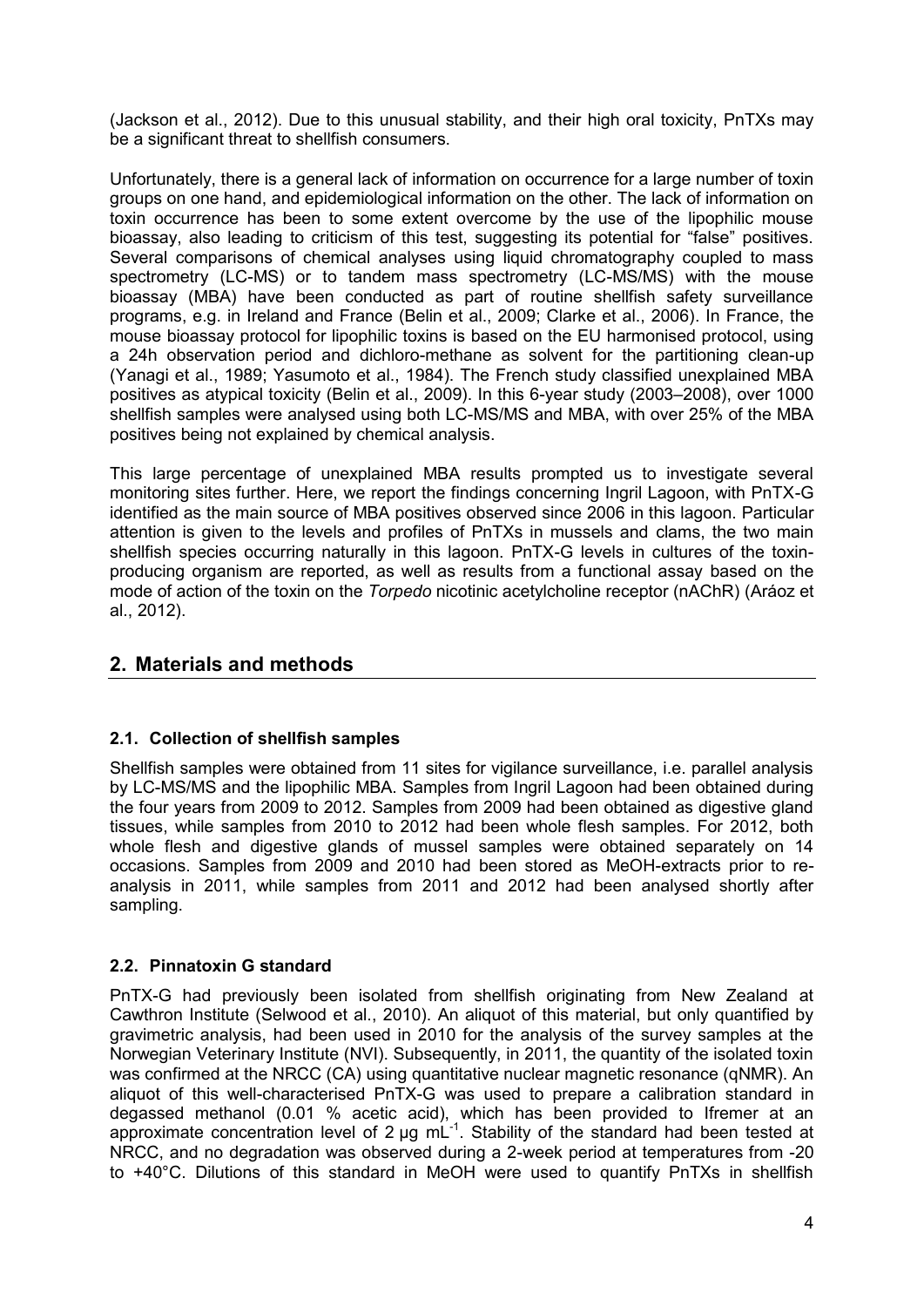samples from Ingril Lagoon. Aliquots of this standard were also compared with synthetic PnTX-G, produced in the laboratory of A. Zakarian (Araoz et al., 2011), using a Torpedo microplate receptor-binding assay (Aráoz et al., 2012) to verify the biological activity on the nAChR target.

## **2.3. LC-MS/MS analyses of pinnatoxins**

2.3.1. Analysis of French shellfish samples from the vigilance surveillance programme in *2010 (Norwegian Veterinary Institute, triple-stage quadrupole)*

Mussels were collected from the vigilance sentinel sites (Figure 2), digestive glands (DGs) were dissected, and weights of both DGs and remaining flesh recorded. Subsequently, homogenised aliquots (2 g) of these DG tissues were extracted with methanol (MeOH, 1:9 w/v). Filtered aliquots of these extracts were provided to the Norwegian Veterinary Institute for LC-MS/MS analysis.

Liquid chromatography was performed on an Xbridge C18 column (3um,  $50 \times 2.1$  mm) (Waters, Milford, MA, USA), using a Waters Acquity UPLC module. Separation was achieved using linear gradient elution at 0.3 mL min<sup>-1</sup> starting with acetonitrile–water (25:75, water containing 5 mM ammonium carbonate) rising to 100% acetonitrile over 9 min. Isocratic elution with 100% acetonitrile was maintained for 5 min before the eluent was switched back to 25% acetonitrile. The UPLC system was coupled to a Quattro Ultima Pt triple quadrupole mass spectrometer with an ESI interface (Waters Micromass, Manchester, UK). Instrumental parameters and ion transitions were the same as previously described (Rundberget et al., 2011). Quantitation was performed relative to the PnTX-G standard from Cawthron Institute and the detection limit was 0.5  $\mu$ g kg<sup>-1</sup> whole shellfish flesh.

### 2.3.2. Analysis of shellfish samples from Ingril Lagoon (Ifremer, triple stage quadrupole)

### 2.3.2.1. Solvents and reagents

Acetonitrile (LC-MS grade) and methanol (HPLC grade) were obtained from JT Baker. Water for analysis was supplied by a Millipore system. Ammonium formate (LC-MS quality) and formic acid (analyses quality) were from Sigma Aldrich. PnTX-G reference material (CRM) was obtained from the NRC (Halifax, Canada) and diluted in methanol to calibration levels from 0.5 ng mL<sup>-1</sup> to 100 ng mL<sup>-1</sup>.

### 2.3.2.2. Extraction

At least 100 g of whole mussel or clam tissue (or 30 g of DG) was homogenized with a blender. Methanol (9 mL) was added to aliquots of shellfish tissue (2 g), and toxins were extracted using a high speed homogenizer (Polytron) at 15000 rpm for 2 min. Samples were then centrifuged at 3700 *g* for 8 min at 4°C, and supernatants transferred to 20 mL volumetric flasks. This extraction was repeated twice and volumetric flasks were made up to 20 mL with MeOH. Aliquots of extracts were filtered (0.2 µm membrane filters) and analyzed by LC-MS/MS.

### 2.3.2.3. LC-MS/MS

Analysis of pinnatoxins was performed on a UFLC (model Nexera, Shimadzu) coupled to a triple-quadrupole mass spectrometer (5500Qtrap, AB Sciex). Chromatography was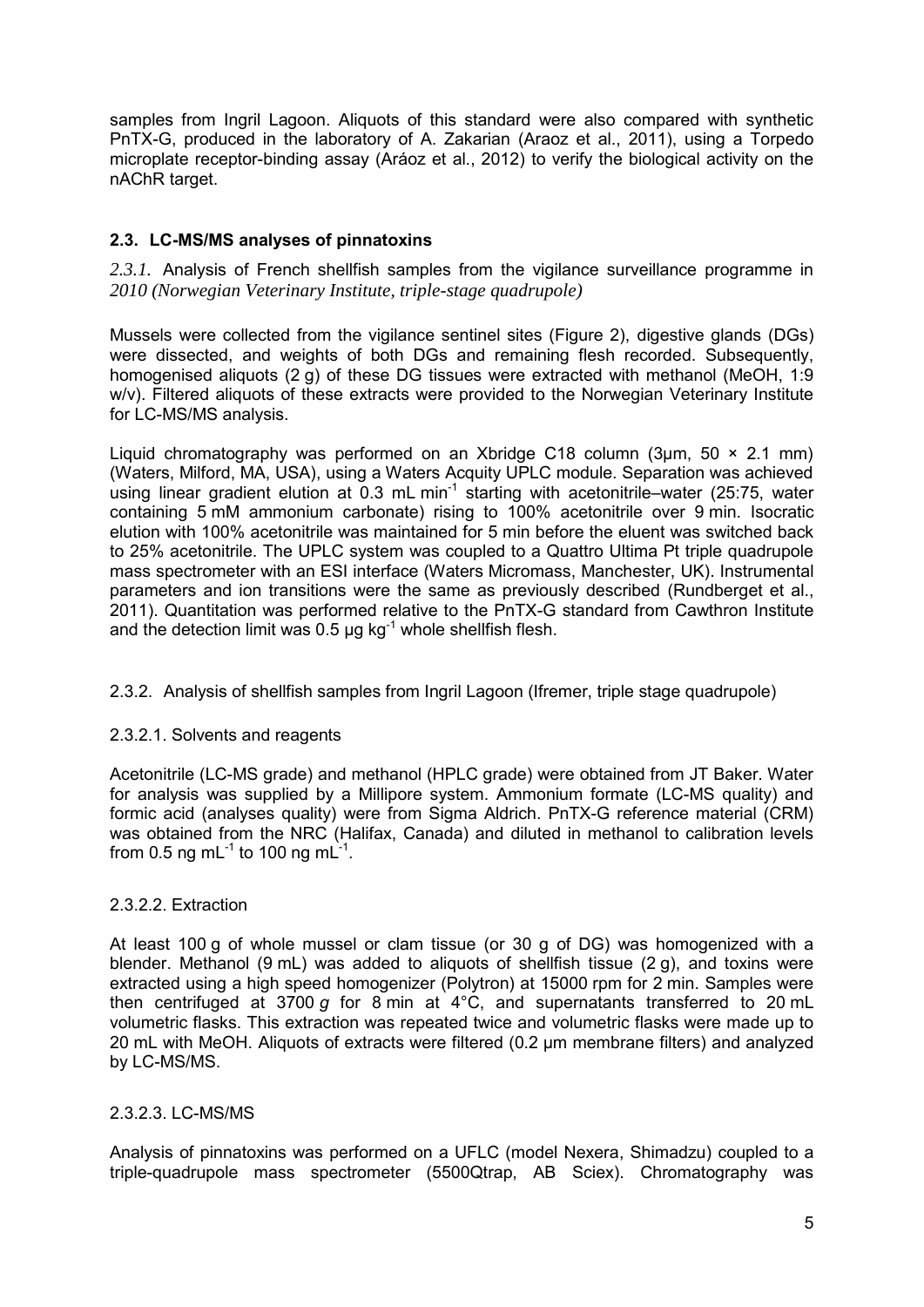performed with a Hyperclone MOS C8 column (50 × 2.0 mm, 3µm) with a C8 guard column (4 × 2.0 mm, 3 µm, Phenomenex). A binary mobile phase was used, phase A (100% aqueous) and phase B (95% aqueous acetonitrile), both containing 2 mM ammonium formate and 50 mM formic acid. The flow rate was  $0.2$  mL min<sup>-1</sup> and injection volume was 5 µL. The column and sample temperatures were 25°C and 4°C, respectively. A gradient elution was employed, starting with 30% B, rising to 95% B over 2.5 min, held for 5 min, then decreased to 30% B in 0.1 min and held for 2.5 min to equilibrate the system.

The LC-MS/MS system was used in positive ionization and multiple reaction monitoring (MRM) mode, with the following three transitions per compound: PnTX-G *m/z* 694.4→676.4, 694.4→458.3 and 694.4→164.1; PnTX-A *m/z* 712.4→694.4, 712.4→458.3 and 712.4→164.1, PnTX-B and C, *m/z* 741.4→723.5, 741.4→458.3 and 741.4→164.1; PnTX-D, *m/z* 782.4→764.4 782.4→488.3 and 782.4→164.1; PnTX-E, *m/z* 784.4→764.4 784.4→488.3 and 784.4→164.1; PnTX F, *m/z* 766.4→738.4, 766.4→488.3 and 766.4→164.1; pteriatoxins A, B and C *m/z* 831.5→787.5, 831.5→458.3 and 831.5→164.1. The most intense transition, giving the product ion *m/z* 164.1, was used to quantify toxins. All toxins were quantified against the PnTX-G standard from NRC, assuming that all analogues (pinnatoxins and pteriatoxins) had the same response factor as PnTX-G.

The ESI interface was operated using the following parameters: curtain gas 30 psi, temperature: 650°C, gas1 50 psi; gas2 60 psi, ion spray voltage 5500 V. For detection, parameters were: the declustering potential was 30 V and the entrance potential 10 V. Three collision energies were applied (53, 59 and 67 eV) with collision cell exit potentials of 10, 6 and 10 V for transitions 1 , 2 and 3 of each compound, respectively.

The limit of detection (LOD) has been determined from the signal-to-noise ratio of the lowest standard injected after injection of 20 samples, using automated calculation in the Analyst 1.5.1 software of Applied Biosystems: This algorithm calculates the LOD as the sample giving a signal height 3 times the standard deviation of the noise. The LOD for PnTX-G was 0.05 ng mL<sup>-1</sup> or 0.5 µg kg<sup>-1</sup> whole flesh, i.e. for an injection of 5 µL an absolute amount of 250 fg injected on column.

2.3.3. Confirmatory high-resolution mass spectrometry at Ifremer (Q-ToF)

Accurate mass data were acquired on a QTOF 6540 Agilent instrument equipped with a dual ESI source coupled to an Agilent 1200 HPLC system. Separation was carried out on an Agilent Zorbax RRHD extend C18 column (50 x 2.1 mm, 1.8 µm) at 40°C with a flow rate at 0.5 mL min<sup>-1</sup> using a linear gradient elution from 10% B to 100% B over 5.5 min. 100% B was held for 2 min before returning to 10% B at 7.5 min. The column was then equilibrated for 2.5 min with 10% B prior to the next run. Mobile phase A was 100% water containing 50 mM formic acid and 2 mM ammonium formate and B was 95% acetonitrile with 5% water with 50 mM formic acid and 2 mM ammonium formate.

The instrument was operated in positive mode, performing full-scan analysis over *m/z* 100- 1700 at 1 spectrum  $s<sup>-1</sup>$  and targeted MS/MS analysis at 5 spectra  $s<sup>-1</sup>$ . Capillary voltage and fragmentor voltage were 3500 V and 200 V, respectively. The temperature of the Jet Stream Technologies source was 200°C with drying gas at  $5 \text{ L min}^{-1}$  and sheath gas at 11 L min<sup>-1</sup> at 350°C. Three collision energies (20, 40 and 60 eV) were applied to the precursor ions to obtain an overview of the fragmentation pathways. The instrument has typically a mass error of 1 ppm in full scan mode and of 2 ppm in fragmentation mode. However, for small molecules or fragments and at low abundance this error may occasionally increase to less than 5 ppm. Resolution achieved is typically 25,000 to 40,000, depending on molecular weight.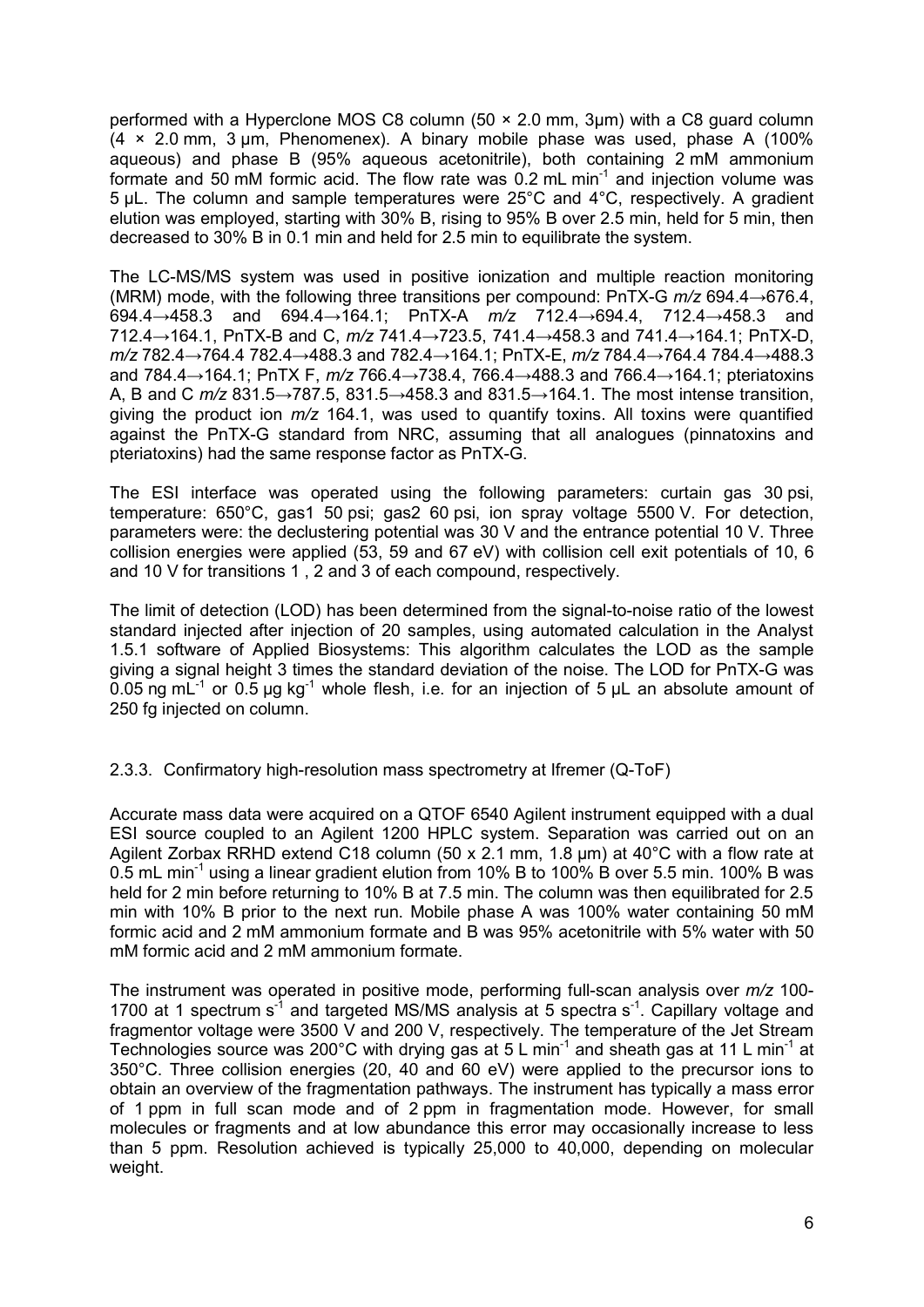## **2.4. Microplate receptor-binding assay for pinnatoxin G**

Comparison of natural PnTX-G with that obtained by chemical synthesis was performed by using a microplate-receptor binding assay recently described (Aráoz et al., 2012). Briefly, flat-bottomed Maxisorp microplates were coated with 100 µL per well of purified *Torpedo* electrocyte membrane protein  $(13.5 \text{ µq} \text{ mL}^{-1})$  in TBS buffer  $(150 \text{ mM NaCl}, 50 \text{ mM T} \text{ris-HCl},$ pH 7.4). The plate was sealed and incubated overnight at 4°C. The membrane solution was discarded and without washing, 250 µL blocking buffer (TBS, 0.5 % BSA) was added to each well, and the plate incubated overnight at 4°C. The coated microplates are ready-to-use and are stable for months when stored at 4°C.

For the test, the microplate was emptied and, without washing, 100 µL of toxin standards prepared in blocking buffer were added to each well. The plate was sealed and incubated overnight at 4°C. Thereafter, 50 μL biotin-α-Bungarotoxin (2.4 x 10<sup>-7</sup> M) was added to each well. The plate was sealed and incubated for 30 min under constant shaking at room temperature. Then, the wells were washed trice with 250 µL washing buffer (TBS, 0.1% Tween 20) and 100  $\mu$ L of streptavidin-HRP (220 ng nL $^{-1}$  protein) was added to each well. The plate was sealed and incubated for 30 min at room temperature with constant shaking. Thereafter, the wells were washed thrice with 250 µL washing buffer. To detect the complex *Torpedo* nAChR–biotin-α-Bungarotoxin–streptavidin-HRP, 100 µL of freshly prepared peroxidase substrate OPD was added to each well. After 3 min, the enzymatic reaction was stopped with 100  $\mu$ L of 0.5 M H<sub>2</sub>SO<sub>4</sub> and absorbance (492 nm) measured with an ELISA plate reader (GeniosPro, Tecan, Männedorf, Switzerland). Percentage inhibition was calculated from the equation:  $\%$  *inhibition = 100*  $\times$  *[(100% signal – signal sample) / (100% signal – 100% inhibition)* (1) where: 100% signal is obtained from wells in which *Torpedo* membranes were incubated in the absence of toxins or extracts. Non-specific binding was measured by incubating *Torpedo* electrocyte membranes with 1 µM α-Bungarotoxin (100% inhibition). The concentration of inhibitor at which biotin-α-Bungarotoxin binding is inhibited by 50% ( $IC_{50}$ ) was determined by nonlinear regression analysis using GraphPad Prism 5.0 software (GraphPad Software, San Diego, CA, USA). Curve fitting was performed by nonlinear regression analysis using the Hill equation.

## **2.5. Culture and analysis of Vulcanodinium rugosum**

After initial observation in 2001, *V. rugosum* was observed again in a Lugol's-fixed sea water sample from Ingril Lagoon in July 2009 (Nézan and Chomérat, 2011). A sample of untreated sea water was obtained the following week and used to bring the organism into culture (strain IFR-VRU-01). This strain was cultured using L1 medium, prepared using filtered (0.2 µm) Mediterranean sea water (38 psu). A batch culture (200 mL) was prepared at 18°C, with a photon flux density at 200 µmol  $m^2 s^1$  and a photoperiod of 16 h of light and 8 h of dark. Cells were collected during stationary phase by centrifugation of 10 mL aliquots (3500 *g*, 20 min, 4°C), with 1,750 cells mL<sup>-1</sup>. Cell pellets were extracted three times with 0.5 mL portions of MeOH. After filtration (0.2 µm), extracts were evaporated to dryness and taken up in a final volume of 1 mL MeOH for LC-MS/MS analysis.

# **3. Results and discussion**

## **3.1. Confirmation of structural identity and receptor-binding activity**

One difficulty was the identification of PnTX-G as a toxin distinct from spirolide B and 13 desmethyl spirolide D. The standard obtained from New Zealand via the NRCC played a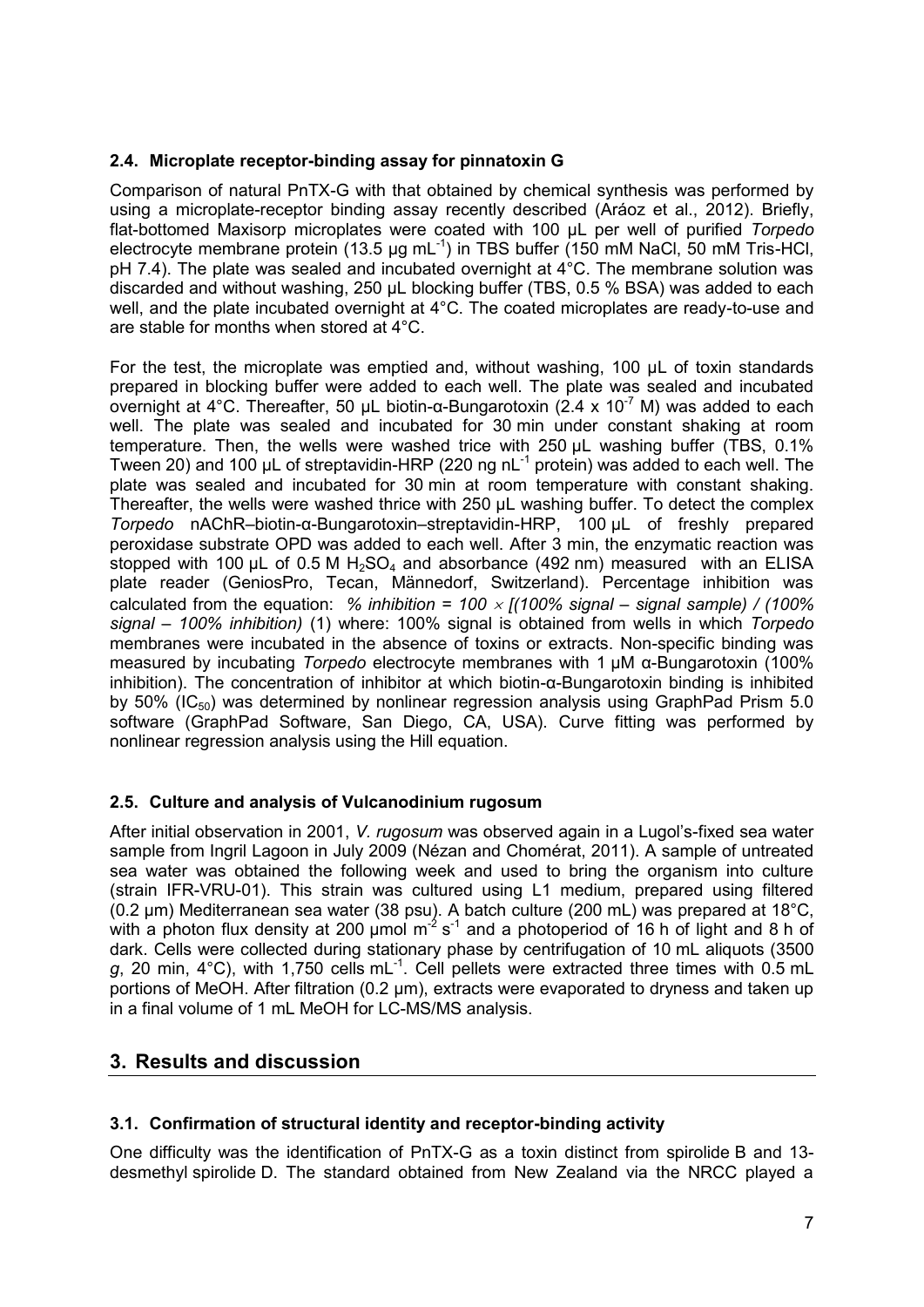major role in this undertaking. First, this standard allowed for the verification of the retention time (RT) of the analyte observed in shellfish samples from Ingril: there was no difference in RT between the PnTX-G standard isolated at Cawthron and the RT of PnTX-G in both *V. rugosum* culture extracts and shellfish samples from Ingril Lagoon (electronic supplementary material Figure 1). Also, base hydrolysis did not result in destruction of the compound (see section 3.3), which suggested that the compound is not a spirolide analogue but a pinnatoxin (Rundberget et al., 2011). Furthermore, the mass spectral identity of PnTX-G in samples from Ingril Lagoon and in the standard were identical: fragments from [M+H]<sup>+</sup> *m/z* 694.4 were observed at *m/z* 458.3 and 164.1 (electronic supplementary material Figure 1). Accurate mass analysis also confirmed these fragmentation clusters at *m/z* 458.3256 and 164.1429, both in the standard and in a sample of *V. rugosum* (Figure 3). The mass difference of the 458-fragment between the PnTX-G observed in the sample of *V. rugosum* isolated from Ingril Lagoon and that of the standard (originating from New Zealand shellfish) was -1.5 ppm, i.e. less than the specified acceptable mass accuracy for the instrument (i.e. 2ppm). While mass spectra of spirolide B and 13-desmethyl spirolide D also have the fragment cluster at *m/z* 164.1 they do not possess the fragment at *m/z* 458.3 (Sleno et al., 2004). It would be extremely unlikely that two different compounds had the same accurate mass and fragmentation spectra and the same retention time. Additionally, comparison of natural PnTX-G isolated from New Zealand shellfish with chemically synthesized PnTX-G confirmed that both also had similar activity on the nicotinic acetylcholine receptor (Figure 4), strongly suggesting that if there were any potential strereochemical differences between the compounds these would not be toxicologically significant. More significantly, high resolution <sup>1</sup>H- and <sup>13</sup>C-NMR spectroscopic studies with synthetic pinnatoxin G unambiguously confirm its structural and stereochemical identity (Aráoz et al., 2011). Taken together, these comparisons show that the compound observed in samples from Ingril Lagoon was indeed PnTX-G.

## **3.2. Occurrence of pinnatoxins in shellfish from France (3-month survey)**

In 2010, retrospective analysis of shellfish extracts from the French vigilance surveillance programme was performed (Table 1). This analysis showed regular occurrence of low levels of spirolides, while only mussels from two sites contained PnTX-G (one in Brittany and one in the Mediterranean Sea (the Etang de Prévost is adjacent to Ingril Lagoon)) at very low levels. Such very low levels are quantifiable because cyclic imines generally exhibit high response factors in LC-MS/MS. However, such low levels may result from the presence of a live PnTXproducing organism with benthic life stages in those areas, but might also potentially be due to contamination arising from advected water bodies.

### **3.3. Occurrence of pinnatoxins in mussels and clams from Ingril Lagoon (4-year survey)**

The presence of the low levels of PnTX-G at two locations prompted us to study other geographical areas of potential interest, based on the 6-year survey by Belin et al. (2009). One of the areas where rapid MBA deaths had been observed was Ingril Lagoon (see also electronic supplementary material Figure 2). Retrospective analysis of the routine samples from that area for 2010 showed surprisingly high levels of PnTX-G (Figure 5). These results led us to retrospectively analyse stored samples from 2009 and to survey the area for PnTXs during 2011 and 2012 (Figure 5). The 4-year survey of this area shows that PnTX-G is a recurrent toxin in both mussels and clams. Notable features of PnTX-G in this data are: i) high background concentrations; ii) high maximal concentrations; and iii) large differences in concentration between mussels and clams.

Based on the LD<sub>50</sub> reported (Munday, 2008), an MBA LD<sub>50</sub> can be calculated around 40 µg kg-1 for PnTX-G in shellfish flesh. High concentrations were observed in mussels for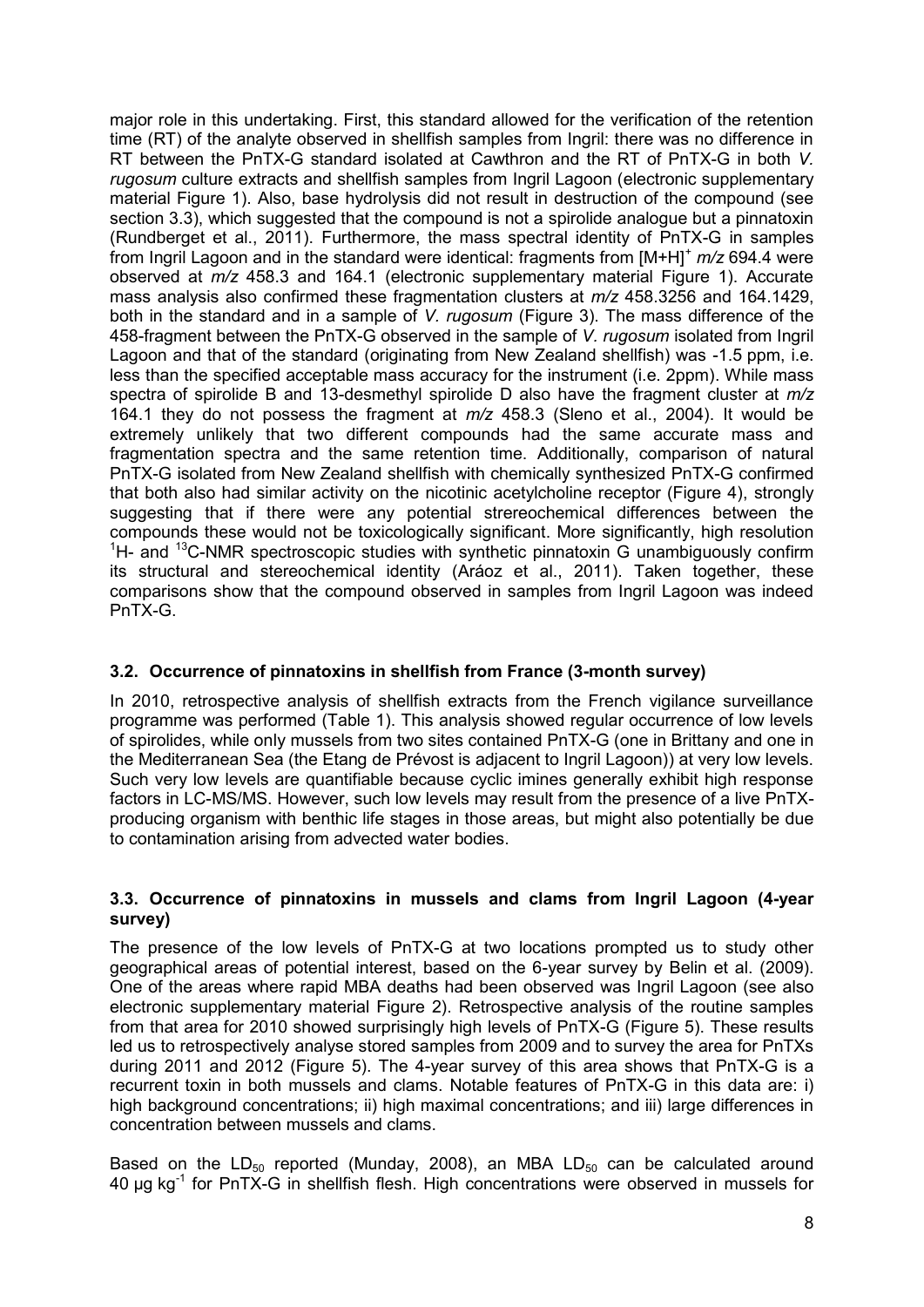prolonged periods during all four years: only on four sampling occasions was the PnTX-G concentration in mussels below 40  $\mu$ g kg<sup>-1</sup> whole flesh. Mouse bioassays performed on mussel extracts from Ingril Lagoon were positive for extended periods during the summer months in the years from 2006 to 2009. Thus, the concentrations of PnTX-G are clearly sufficient to explain the atypical toxicities observed in mice injected with extracts of mussels from Ingril Lagoon.

High maximum concentrations of PnTX-G were observed in mussels every year, i.e. 261, 1244, 568 and 631  $\mu$ g kg<sup>-1</sup> for 2009, 2010, 2011 and 2012, respectively. Thus, every year, the maximum concentration of PnTX-G observed in mussels at Ingril Lagoon exceeded all other reported levels worldwide, so far. The overall maximum during this study (1244  $\mu$ g kg<sup>-1</sup>) was six-fold higher than any previously reported value. These high concentrations clearly constitute a concern that needs to be addressed in any future risk evaluation for this toxin group. As there are very few monitoring data for PnTXs (EFSA, 2010), further surveys will have to be conducted over larger geographical areas before the overall extent of contamination of shellfish with this toxin group can be assessed. It already appears from the "snapshot" analysis of the other 10 areas during the 2010 3-month survey that concentrations elsewhere in France were comparatively low. As this may also be the case in many other countries, future surveys should attempt to have a fine geographic sampling net.

Significant differences were observed between the accumulation of PnTX-G in mussels and in clams (Figure 5 and Table 2). On average, mussels contained seven- to eight-fold higher levels of PnTX-G during the same sampling occasions at Ingril Lagoon. Even though mussels in Ingril Lagoon are from natural banks in the sediment, the physiological differences between the species or the difference in ecological niche of clams, as burrowing bivalves, may play a major role in this accumulation pattern.

The hitherto described metabolic pathways leading to PnTXs A-D and pteriatoxins A-C (Selwood et al., 2010) could not be verified, but transitions consistent with pteriatoxins were found in both clams and mussels (due to the absence of calibration standards it was not possible to identify which pteriatoxins). The only quantifiable metabolite was PnTX-A but even this was only present at low percentage of the PnTX-G concentrations (Table 3), assuming equal response factors (as all PnTX analogues were quantified against PnTX-G). As PnTX-G is stable to alkaline hydrolysis (Rundberget et al., 2011), we used this method to determine whether esters of PnTX were present in mussel and clam samples. No differences were observed in concentration of PnTX-G before and after alkaline hydrolysis. We conclude that, if esters were present in these samples, their concentrations were negligible. This appears somewhat in contrast to findings of McCarron et al. (2012), however, multiple factors may contribute to the formation of such esters, e.g. availability of free fatty acids and species or metabolic state of shellfish.

### **3.4. Tissue distribution of pinnatoxin G in mussels**

During 2012, it was possible to obtain simultaneously both whole flesh samples and digestive glands of mussels on 14 sampling occasions. These tissues were analysed separately to gain further insight in the tissue distribution, and thus accumulation mechanisms, of PnTXs (Table 4). The fraction accumulated in the digestive gland appeared relatively low, with only ca. 65 % of total PnTX-G being accumulated in this tissue. In previous studies of other toxin groups, higher accumulation rates had been reported for digestive gland compared to whole flesh. For instance, a ratio of 5.2 for AZA concentrations in digestive gland compared to whole flesh was reported for the accumulation of AZAs in mussels, i.e. greater than 90% accumulation of AZAs in digestive gland tissue (Hess et al., 2005). Similarly, a separate study reported the ratio of OA-equivalents in digestive gland compared to whole flesh to be 6.2 and 8 in two samples of mussels (*M. edulis*), i.e. again > 90% accumulated in the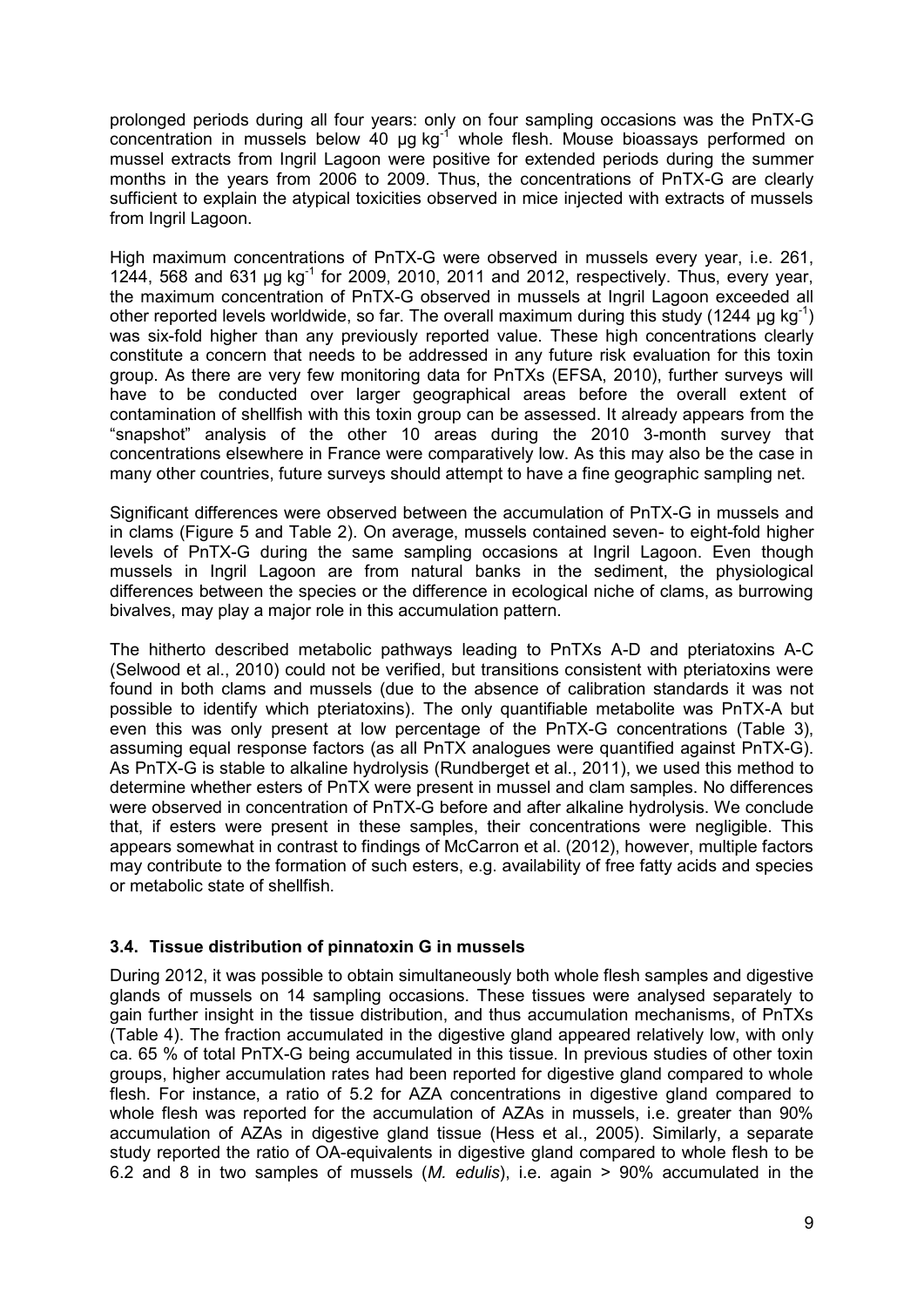digestive gland (McCarron et al., 2008). Even for domoic acid, a much more water soluble toxin, accumulation of ca. 85% in the digestive gland was reported (McCarron and Hess, 2006). The finding that a significant portion of PnTX-G is accumulated in tissues other than the digestive gland suggests that other mechanisms than direct ingestion of micro-algae might play a role in the accumulation of PnTX-G in mussels. Further studies will be necessary to ascertain whether this difference is due to greater distribution postaccumulation or whether uptake from the dissolved phase may play a role for this toxin group.

### **3.5. Pinnatoxin G cell quota in Vulcanodinium rugosum, strain IFR-VRU-01**

Triplicate analysis of the batch culture of strain IFR-VRU-01 of *V. rugosum* resulted in a  $PnTX-G$  concentration of ca. 4.7 pg cell<sup>-1</sup>. This finding, together with the observation of the organism on several occasions in the water column of Ingril Lagoon (Nézan and Chomérat, 2011) may explain the accumulation of PnTX-G as the main toxic component identified in shellfish from this area. This concentration is similar to the previously reported values of 12 to 15 pg cell<sup>-1</sup> PnTX-G for a Japanese strain (Smith et al., 2011), and up to 4 and 20 pg cell<sup>-</sup> <sup>1</sup> PnTX-E and PnTX-F, respectively, for isolates from New Zealand (Rhodes et al., 2010). However, the toxin quota in cultures may vary according to culture conditions and may not be the same as that in nature, and hence further studies will be necessary to fully understand the uptake mechanisms for this organism with non-motile life stages.

# **4. Conclusions**

This study has shown the production of PnTX-G in *V. rugosum*, strain IFR-VRU-01, isolated from Ingril Lagoon in 2009. Furthermore, the results show for the first time the presence of PnTX-G in shellfish from the French Mediterranean, in Ingril Lagoon. The levels observed in mussels from this lagoon are higher than those reported elsewhere, while the levels in clams appear similar to previously reported levels in mussels (Canada and Norway) and oysters (New Zealand). As the percentage of PnTX-G accumulated in digestive gland was lower than for most other toxin groups studied previously, a more extensive study would be required to determine the extent and the mechanisms of the contamination of bivalves destined for human consumption. Levels observed in shellfish from Ingril Lagoon were as much as two orders of magnitude higher than those observed in other areas of shellfish production in France. Even though there have not been regular reports of unexplained lipophilic mouse bioassays in other French Mediterranean lagoons, there may still be a low level of contamination with PnTXs in these areas. Thus, further studies will be necessary to establish the full extent of the problem. While the precautionary principle would suggest closure of areas with such high levels of a bioactive substance, i.e. Ingril Lagoon, a formal risk assessment may be necessary if any ill effects in humans can be demonstrated for this toxin group.

## **Acknowledgements**

We acknowledge the collaboration of Paul McNabb and Andrew I. Selwood (both Cawthron Institute, New Zealand) and Michael A. Quilliam and Pearse McCarron (both Institute of Marine Biosciences, National Research Council Canada) for the provision of a well characterised reference solution for PnTX-G. The authors thank Thomas Glauner and Bernhard Wüst (both Agilent) for their collaboration on high resolution mass spectrometry. We also thank the technical staff of the Phycotoxin Laboratory in Nantes for help in the selection of samples and initial analysis of samples from Ingril Lagoon.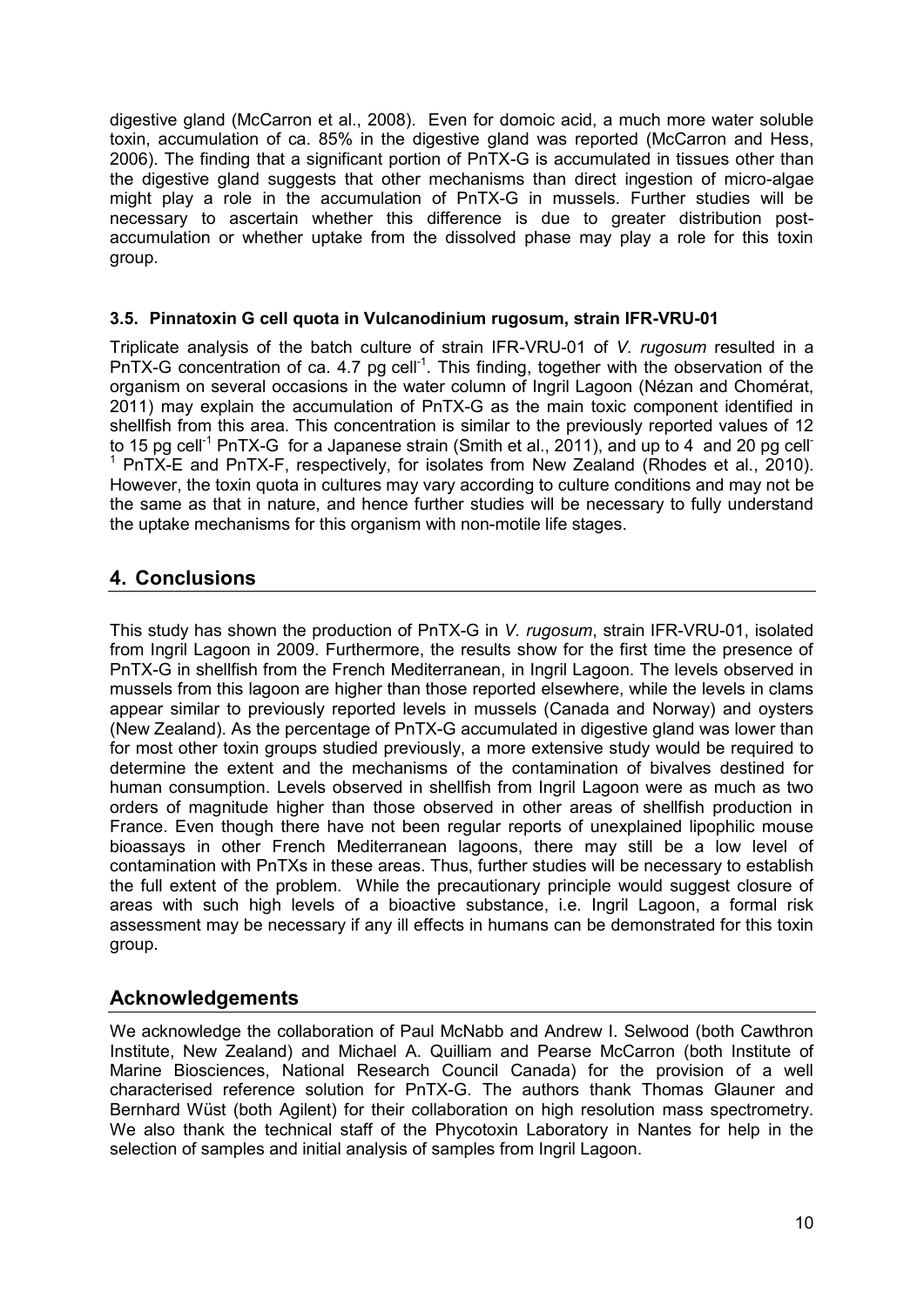Funding for this work came from following separate sources: i) the COLNACOQ project funded by the Regional Council of the "Pays de la Loire" (2009 – 2013); ii) the French Directorate General for Food (DGAL), through Programme 206, convention number 2011/203/2100482701 (2011 – 2012); iii) Ifremer through the ALTOX and RISCAP projects funded by the French Ministry of Research and Higher Education through programme 148 (2009 – 2012); iv) National Institutes of Health (USA, NIGMS R01 GM077379); v) the Atlantic Area Programme (Interreg IVB Trans-national): 2009-1/117 Pharmatlantic; and vi) a Marie Curie International Incoming Fellowship within the  $7<sup>th</sup>$  European Community Framework Programme (FP7/2007-2013) under grant agreement No. 221117 (to COM).

## **Conflict of interest statement**

The authors declare that there is no conflict of interest for any of the authors.

## **References**

- Aráoz, R., Ramos, S., Pelissier, F., Guérineau, V., Benoit, E., Vilariño, N., Botana, L.M., Zakarian, A., Molgó, J., 2012. Coupling the *Torpedo* microplate-receptor binding assay with mass spectrometry to detect cyclic imine neurotoxins. Anal. Chem. 84, 10445- 10453.
- rao, R., ervent, ., Molg, ., orga, .., r uchart-Gaillard, C., Benoit, E., Gu, Z., Stivala, C., Zakarian, A., 2011. Total synthesis of pinnatoxins A and G and revision of the mode of action of pinnatoxin A. J. Am. Chem. Soc. 133, 10499-10511.
- Belin, C., Soudant, D., Amzil, Z., 2009. Surveillance des toxines lipophiles dans les coquillages - Analyse statistique et comparaison des résultats obtenus par deux méthodes d'analyses: les bio-éssais sur souris et les analyses chimiques par CL-SM/SM. Ifremer Archimer, 98 pages.
- Borkman, D.G., Smayda, T.J., Tomas, C.R., York, R., Strangman, W., Wright, J.L.C., 2012. Toxic *Alexandrium peruvianum* (Balech and de Mendiola) Balech and Tangen in Narragansett Bay, Rhode Island (USA). Harmful Algae 19, 92-100.
- Cembella, A.D., Lewis, N.I., Quilliam, M.A., 1999. Spirolide composition of micro-extracted pooled cells isolated from natural plankton assemblages and from cultures of the dinoflagellate *Alexandrium ostenfeldii*. Natural Toxins 7, 197-206.
- Chou, T., Haino, T., Kuramoto, M., Uemura, D., 1996a. Isolation and structure of pinnatoxin D, a new shellfish poison from the okinawan bivalve *Pinna muricata*. Tetrahedron Lett. 37, 4027-4030.
- Chou, T., Kamo, O., Uemura, D., 1996b. Relative stereochemistry of pinnatoxin A, a potent shellfish poison from *Pinna muricata*. Tetrahedron Lett. 37, 4023-4026.
- Clarke, ., evilly, L., McMahon, T., O'Cinneide, M., ilke, ., urrell, ., it gerald, O., Hess, P., Kilcoyne, J., McElhinney, M., Ronan, J., Gallardo Salas, R., Gibbons, B., Keogh, M., McCarron, M., O'Callaghan, ., Rourke, ., 2006. Review of shellfish toxicity monitoring in Ireland & Review of management cell decisions. Proceedings of the 6th Irish Shellfish Safety Scientific Workshop Marine Institute, Galway, Pp. 22-34.
- EFSA, 2010. Marine biotoxins in shellfish Cyclic Imines (spirolides, gymnodimines, pinnatoxins and pteriatoxins), Scientific Opinion of the Panel on Contaminants in the Food chain; adopted on 5 July 2010. EFSA Journal 8, 1-39.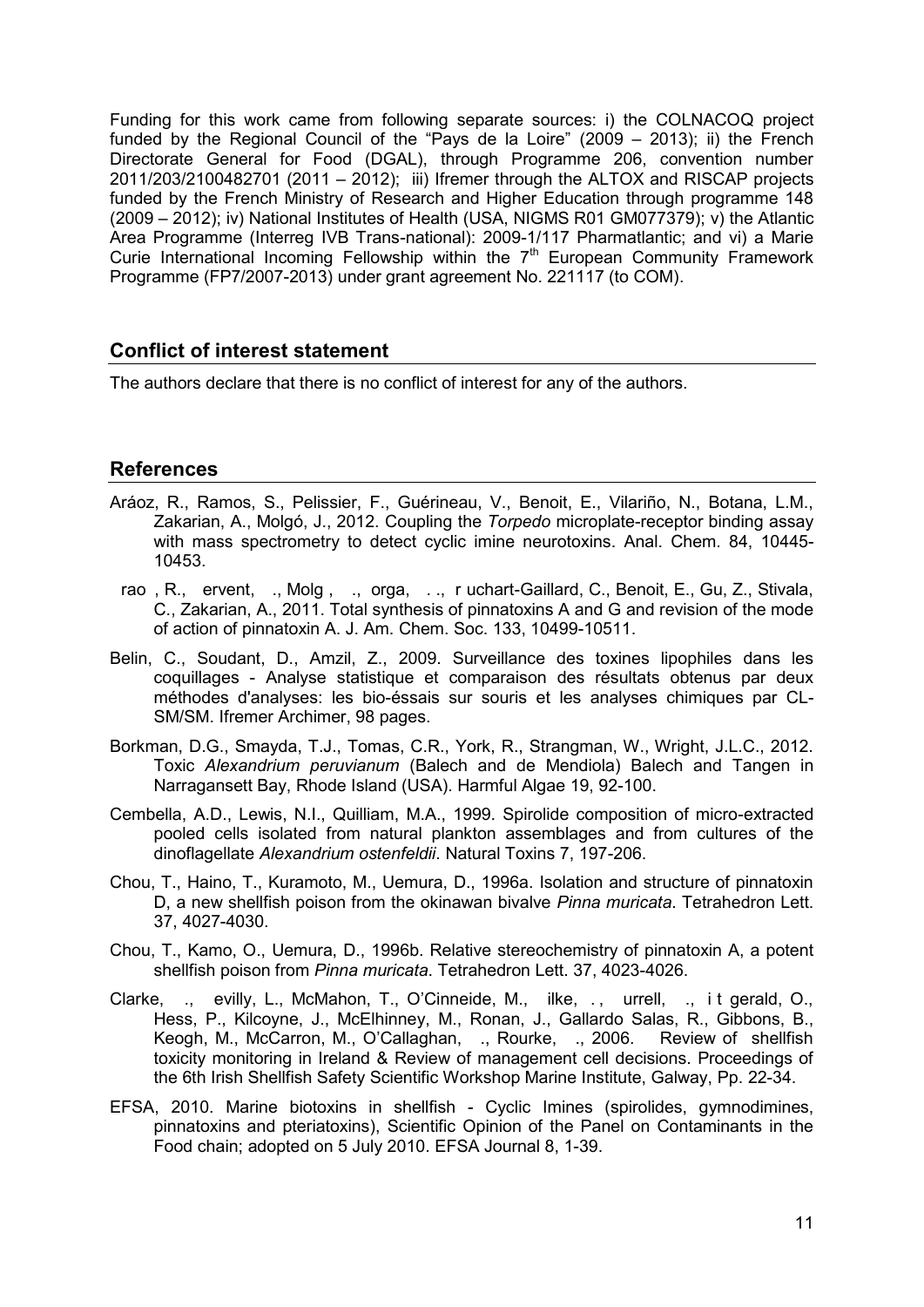- Hao, J., Matsuura, F., Kishi, Y., Kita, M., Uemura, D., Asai, N., Iwashita, T., 2006. Stereochemistry of pteriatoxins A, B, and C. J. Am. Chem. Soc. 128, 7742-7743.
- Hess, P., Nguyen, L., Aasen, J., Keogh, M., Kilcoyne, J., McCarron, P., Aune, T., 2005. Tissue distribution, effects of cooking and parameters affecting the extraction of azaspiracids from mussels, *Mytilus edulis*, prior to analysis by liquid chromatography coupled to mass spectrometry. Toxicon 46, 62-71.
- Jackson, J.J., Stivala, C. ., orga, . ., Molg , . , a karian, ., 2012. tability of cyclic imine toxins: interconversion of pinnatoxin amino ketone and pinnatoxin A in aqueous media. J. Org. Chem. 77, 10435-10440.
- McCarron, P., Hess, P., 2006. Tissue distribution and effects of heat treatments on the content of domoic acid in blue mussels, *Mytilus edulis*. Toxicon 47, 473-479.
- McCarron, P., Kilcoyne, J., Hess, P., 2008. Effects of cooking and heat treatment on concentration and tissue distribution of okadaic acid and dinophysistoxin-2 in mussels (*Mytilus edulis*). Toxicon 51, 1081-1089.
- McCarron, P., Rourke, W.A., Hardstaff, W., Pooley, B., Quilliam, M.A., 2012. Identification of pinnatoxins and discovery of their fatty acid ester metabolites in mussels (*Mytilus edulis*) from Eastern Canada. J. Agric. Food Chem. 60, 1437-1446.
- McNabb, P.S., McCoubrey, D.J., Rhodes, L., Smith, K., Selwood, A.I., Munday, R., Holland, P.T., 2012. New perspectives on biotoxin detection in Rangaunu Harbour, New Zealand arising from the discovery of pinnatoxins. Harmful Algae 13, 34-39.
- Miles, C.O., Rundberget, T., Sandvik, M., Aasen, J.A.B., Selwood, A.I., 2010. The presence of pinnatoxins in Norwegian mussels. National Veterinary Institute, Report 07b, p. 10 pages.
- Munday, R., 2008. Toxicology of cyclic imines: gymnodimine, spirolides, pinnatoxins, pteriatoxins, prorocentrolide, spiro-prorocentrimine and symbioimines. Chapter 27 in: . Seafood and freshwater toxins - Pharmacology, Physiology and Detection; ed. L. Botana. CRC Press, Taylor & Francis Group, ISBN: 0-8493-7437-5.
- Munday, R., Selwood, A.I., Rhodes, L., 2012. Acute toxicity of pinnatoxins E, F and G to mice. Toxicon 60, 995-999.
- Nézan, E., Chomérat, N., 2011. *Vulcanodinium rugosum* gen. et sp. nov. (Dinophyceae), un nouveau dinoflagellé marin de la côte méditerranéenne française. Cryptogamie, Algologie 32, 3-18.
- Rhodes, L., Smith, K., Selwood, A., McNabb, P., van Ginkel, R., Holland, P., Munday, R., 2010. Production of pinnatoxins by a peridinoid dinoflagellate isolated from Northland, New Zealand. Harmful Algae 9, 384-389.
- Rundberget, T., Aasen, J.A.B., Selwood, A.I., Miles, C.O., 2011. Pinnatoxins and spirolides in Norwegian blue mussels and seawater. Toxicon 58, 700-711.
- Selwood, A.I., Miles, C.O., Wilkins, A.L., van Ginkel, R., Munday, R., Rise, F., McNabb, P., 2010. Isolation, structural determination and acute toxicity of pinnatoxins E, F and G. J. Agric. Food Chem. 58, 6532-6542.
- Sleno, L., Chalmers, M.J., Volmer, D.A., 2004. Structural study of spirolide marine toxins by mass spectrometry - Part II. Mass spectrometric characterization of unknown spirolides and related compounds in a cultured phytoplankton extract. Anal. Bioanal. Chem. 378, 977-986.
- Smith, K.F., Rhodes, L.L., Suda, S., Selwood, A.I., 2011. A dinoflagellate producer of pinnatoxin G, isolated from sub-tropical Japanese waters. Harmful Algae 10, 702-705.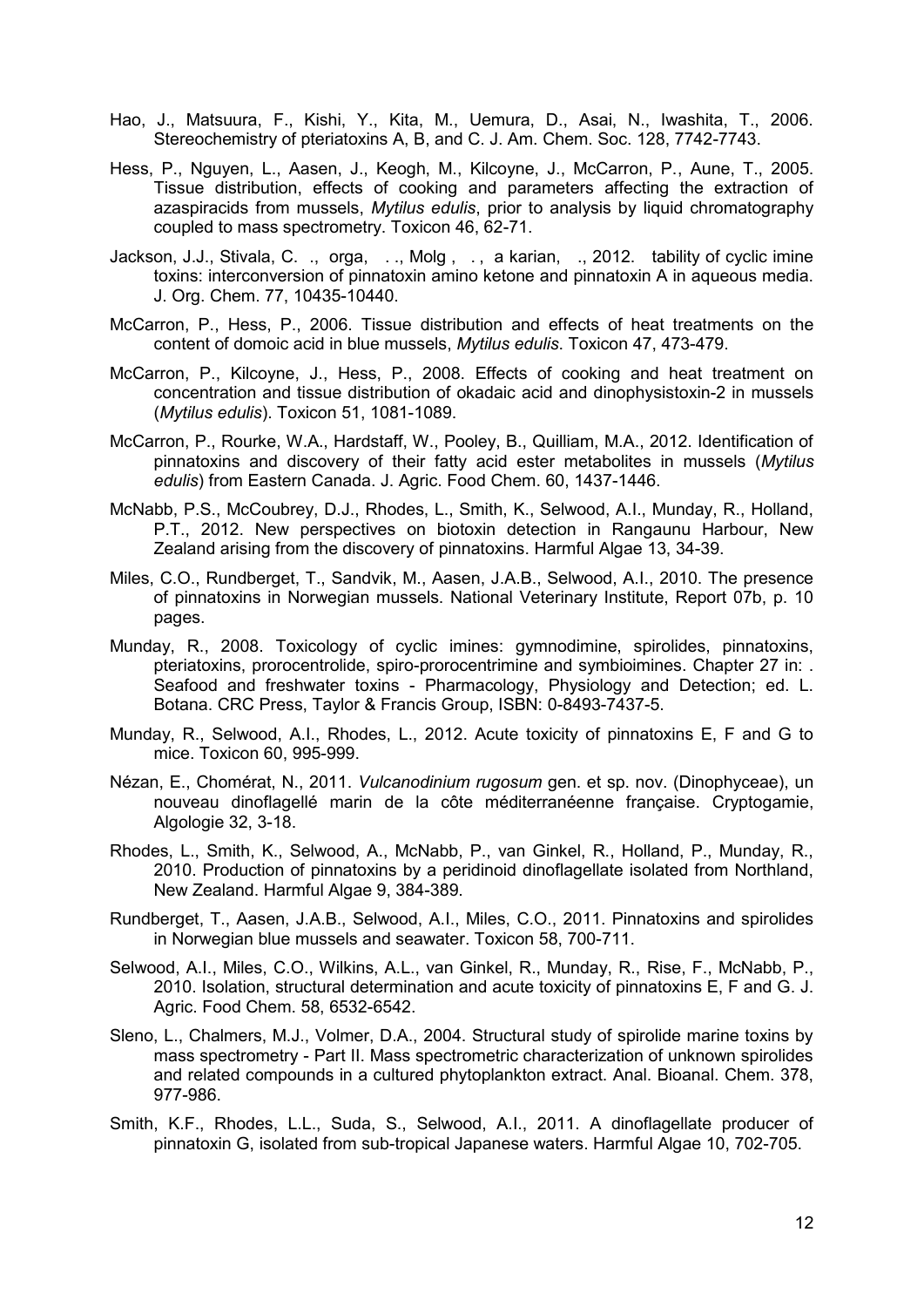- Takada, N., Umemura, N., Suenaga, K., Chou, T., Nagatsu, A., Haino, T., Yamada, K., Uemura, D., 2001a. Pinnatoxins B and C, the most toxic components in the pinnatoxin series from the Okinawan bivalve Pinna muricata. Tetrahedron Lett. 42, 3491-3494.
- Takada, N., Umemura, N., Suenaga, K., Uemura, D., 2001b. Structural determination of pteriatoxins A, B and C, extremely potent toxins from the bivalve *Pteria penguin*. Tetrahedron Lett. 42, 3495-3497.
- Touzet, N., Franco, J.M., Raine, R., 2008. Morphogenetic diversity and biotoxin composition of *Alexandrium* (Dinophyceae) in Irish coastal waters. Harmful Algae 7, 782-797.
- Uemura, D., Chou, T., Haino, T., Nagatsu, A., Fukuzawa, S., Zheng, S., Chen, H., 1995. Pinnatoxin A: a toxic amphoteric macrocycle from the Okinawan bivalve *Pinna muricata*. J. Am. Chem. Soc. 117, 1155-1156.
- Yanagi, T., Murata, M., Torigoe, K., and Yasumoto, T., 1989. Biological activities of semisynthetic analogs of dinophysistoxin-3, the major diarrhetic shellfish toxin. *Agric. Biol. Chem*., 53, 525-529.
- Yasumoto, T., Murata, M., Oshima, Y., Masumoto, K., Clardy, J., 1984. Diarrhetic shellfish poisoning. In E.P. Ragelis (ed.), *Seafood Toxins.* Washington D.C., American Chemical Society (ACS Symposium Series 262) pp. 207-214.
- Zeng, N., Gu, H., Smith, K.F., Rhodes, L.L., Selwood, A.I., Yang, W., 2012. The first report of *Vulcanodinium rugosum* (Dinophyceae) from the South China Sea with a focus on the life cycle. N. Z. J. Mar. Freshw. Res. 46, 511-521.
- Zheng, S.Z., Huang, F.L., Chen, S.C., Tan, X.F., Zuo, J.B., Peng, J., Xie, R.W., 1990. The isolation and bioactivities of pinnatoxin. Chin. J. Mar. Drugs 33, 33-35.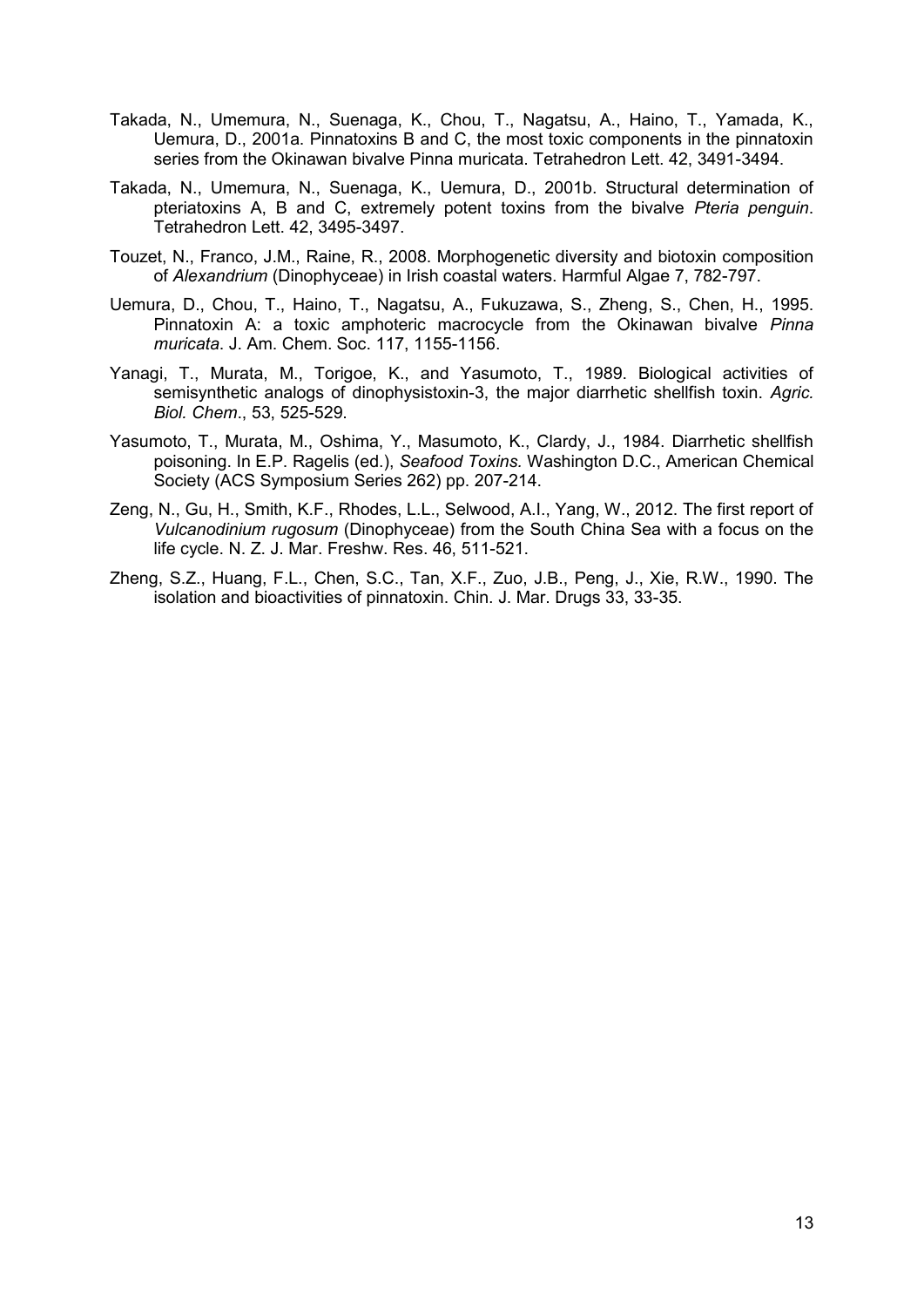# **Tables**

Table 1. Pinnatoxin G (PnTX-G) and 13-desmethyl-spirolide-C (13-dmSPX-C) in French vigilance samples (April to July 2010). Oysters are *C. gigas* while mussels are *M. edulis* North of Arcachon and *M. galloprovincialis* South of Arcachon, with mussels at Arcachon likely to be a hybrid.

| <b>Sampling</b> | <b>Sampling site</b> |                | <b>PnTX-G</b>  | 13dmSPX-C      |
|-----------------|----------------------|----------------|----------------|----------------|
| date            |                      | <b>Species</b> | µg/kg          | µg/kg          |
| 12/04/2010      | Banc Arguin sud      | Oysters        | nd             | 8              |
| 12/042010       | Banc Arguin sud      | <b>Mussels</b> | nd             | 9              |
| 12/04/2010      | Le Grand Traict      | <b>Mussels</b> | nd             | 8              |
| 12/04/2010      | Kervoyal             | <b>Mussels</b> | nd             | 6              |
| 13/04/2010      | Antifer              | <b>Mussels</b> | nd             | nd             |
| 14/04/2010      | Pointe de St Quentin | <b>Mussels</b> | nd             | nd             |
| 14/04/2010      | Le Scoré             | <b>Mussels</b> | nd             | 16             |
| 19/04/2010      | Ronce                | Oysters        | nd             | 9              |
| 19/04/2010      | Diana centre         | <b>Mussels</b> | nd             | 3              |
| 19/04/2010      | Parc Leucate         | <b>Mussels</b> | nd             | nd             |
| 19/04/2010      | Parc Leucate         | Oysters        | nd             | nd             |
| 19/04/2010      | Etang du Prévost     | <b>Mussels</b> | 3              | $\overline{2}$ |
| 27/04/2010      | Pointe Agon nord     | <b>Mussels</b> | nd             | nd             |
| 05/05/2010      | Le Scoré             | <b>Mussels</b> | nd             | 19             |
| 17/05/2010      | Banc Arguin sud      | Oysters        | nd             | 6              |
| 17/05/2010      | Banc Arguin sud      | <b>Mussels</b> | nd             | $\overline{7}$ |
| 17/05/2010      | Kervoyal             | <b>Mussels</b> | nd             | 4              |
| 17/05/2010      | Le Grand Traict      | <b>Mussels</b> | nd             | 6              |
| 17/05/2010      | Ronce                | Oysters        | nd             | 18             |
| 17/05/2010      | Diana centre         | <b>Mussels</b> | nd             | $\overline{2}$ |
| 19/05/2010      | Pointe de St Quentin | <b>Mussels</b> | nd             | nd             |
| 25/05/2010      | Parc Leucate         | <b>Mussels</b> | nd             | nd             |
| 25/05/2010      | Parc Leucate         | Oysters        | nd             | nd             |
| 25/05/2010      | Antifer              | <b>Mussels</b> | nd             | nd             |
| 27/05/2010      | Pointe Agon nord     | <b>Mussels</b> | nd             | nd             |
| 02/06/2010      | Le Scoré             | <b>Mussels</b> | nd             | 13             |
| 14/06/2010      | Banc Arguin sud      | <b>Mussels</b> | nd             | 3              |
| 13/06/2010      | Le Grand Traict      | <b>Mussels</b> | nd             | 6              |
| 14/06/2010      | Diana centre         | <b>Mussels</b> | nd             | 1              |
| 14/06/2010      | Antifer              | <b>Mussels</b> | nd             | 1              |
| 15/06/2010      | Pointe Agon nord     | <b>Mussels</b> | nd             | nd             |
| 15/06/2010      | Ronce                | Oysters        | nd             | 5              |
| 14/06/2010      | Kervoyal             | Mussels        | nd             | 4              |
| 14/06/2010      | Parc Leucate         | Oysters        | nd             | nd             |
| 01/07/2010      | Le Scoré             | <b>Mussels</b> | 3              | 10             |
| 12/07/2010      | Le Grand Traict      | <b>Mussels</b> | nd             | 5              |
| 05/07/2010      | Antifer              | <b>Mussels</b> | nd             | 1              |
| 19/07/2010      | Etang du Prévost     | <b>Mussels</b> | $\overline{7}$ | 14             |
| 19/07/2010      | Diana centre         | <b>Mussels</b> | nd             | 1              |
| 19/07/2010      | Parc Leucate         | Oysters        | nd             | nd             |
| 19/07/2010      | Kervoyal             | <b>Mussels</b> | nd             | 3              |
| 19/07/2010      | Banc Arguin sud      | <b>Mussels</b> | nd             | 5              |

n.d. not detected (LOD at Norwegian Veterinary Institute for PnTX-G and 13-dmSPX-C is 0.5 µg kg<sup>-1</sup>)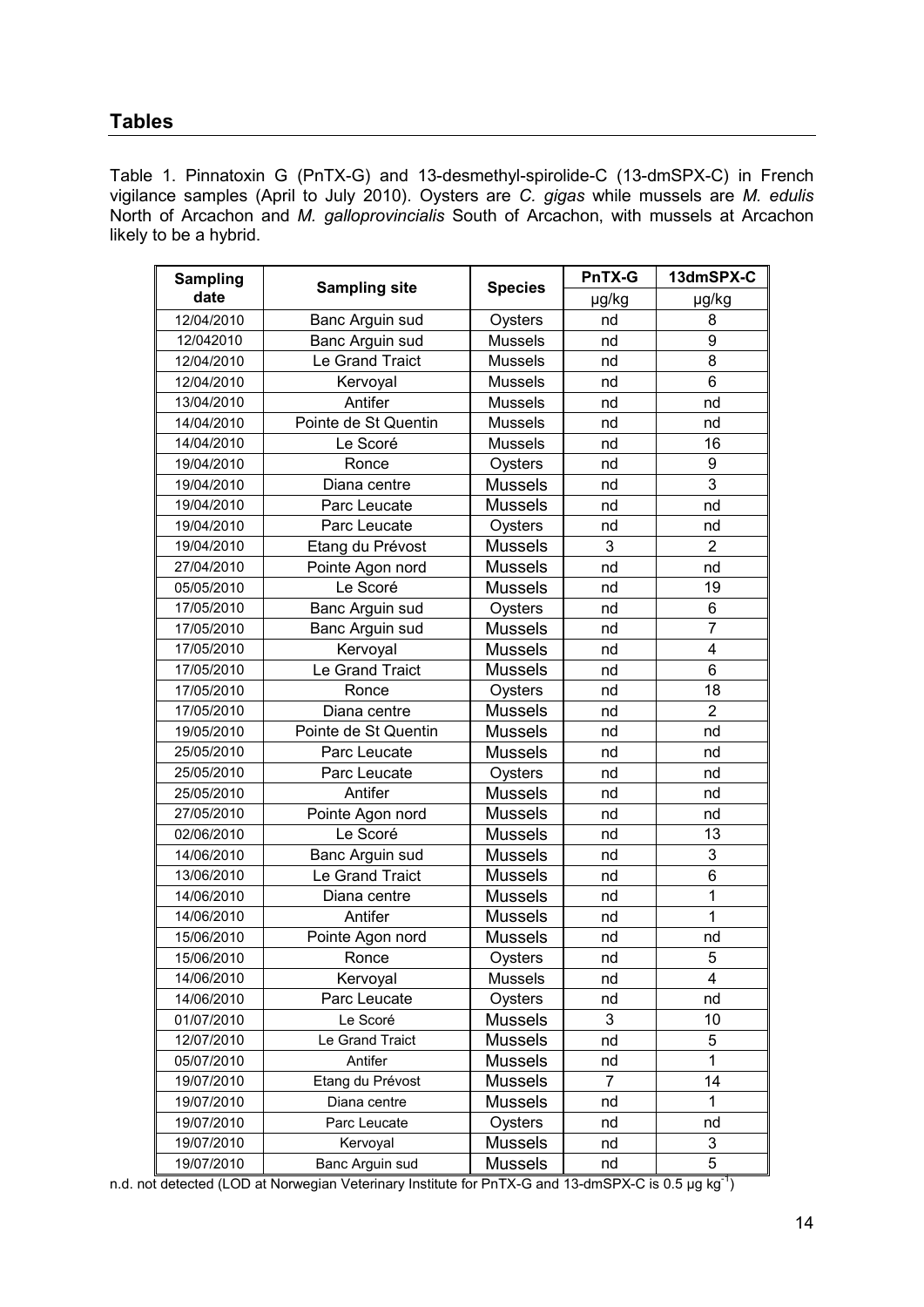Table 2. Comparison of the contamination of mussels (*M. galloprovincialis*) with that in clams (*V. decussata*). WF = whole flesh

| <b>Sampling</b> | <b>Clams</b>                          | <b>Mussels</b> | Ratio             |
|-----------------|---------------------------------------|----------------|-------------------|
| date            | PnTX-G ( $\mu$ g kg <sup>-1</sup> WF) |                | mussels/<br>clams |
| 11/05/2010      | 28                                    | 89             | 3                 |
| 29/06/2010      | 24                                    | 102            | 4                 |
| 12/07/2010      | 24                                    | 137            | 6                 |
| 28/07/2010      | 27                                    | 121            | 4                 |
| 09/08/2010      | 22                                    | 95             | 4                 |
| 31/08/2010      | 19                                    | 282            | 15                |
| 27/09/2010      | 19                                    | 297            | 16                |
| 24/10/2010      | 18                                    | 125            | 7                 |
| 18/07/2011      | 23                                    | 121            | 5                 |
| 01/08/2011      | 55                                    | 459            | 8                 |
| 31/08/2011      | 95                                    | 324            | 3                 |
| 27/09/2011      | 28                                    | 421            | 15                |
| 23/11/2011      | 19                                    | 37             | $\overline{2}$    |
| 29/11/2011      | 21                                    | 202            | 10                |
| 13/12/2011      | 17                                    | 181            | 11                |
|                 |                                       | average        | 7,6               |
|                 |                                       | CV (%)         | 60,4              |

Table 3. Percentage of pinnatoxin A (PnTX-A) versus G (PnTX-G) in clams (*V. decussata*) and mussels (*M. galloprovincialis*). n/a = not applicable due to PnTX-A not being quantifiable or below the limit of detection.

| <b>Sampling date</b> |         | <b>Clams</b>            | <b>Mussels</b> |  |
|----------------------|---------|-------------------------|----------------|--|
|                      |         | Ratio PnTX-A/PnTX-G (%) |                |  |
| 18/07/2011           |         | 2.1                     | 0.9            |  |
| 01/08/2011           |         | 2.2                     | 0.8            |  |
| 31/08/2011           |         | 1.2                     | 0.6            |  |
| 27/09/2011           |         | 2.0                     | 0.5            |  |
| 23/11/2011           |         | n/a                     | 3.7            |  |
| 29/11/2011           |         | n/a                     | 0.8            |  |
| 13/12/2011           |         | n/a                     | 0.6            |  |
| 13/03/2012           |         | n/a                     | n/a            |  |
| 28/03/2012           |         | n/a                     | n/a            |  |
|                      | average | 1.9                     | 1.1            |  |
|                      | CV(% )  | 25                      | 100            |  |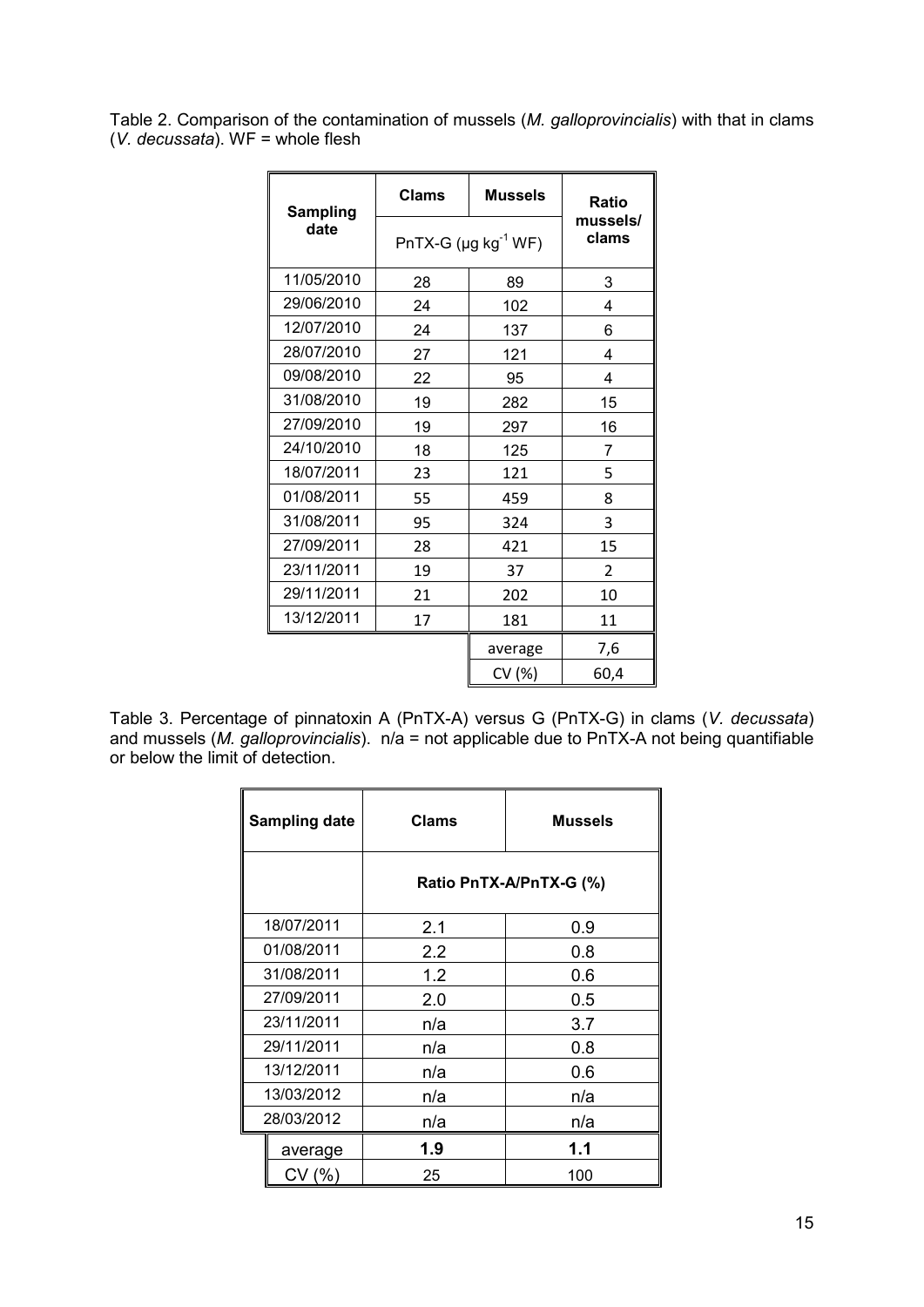Table 4. Tissue distribution of PnTX-G in mussels (*M. galloprovincialis*) from Ingril lagoon. Analyses of whole flesh (WF) are compared to analysis of digestive glands (DG). All concentrations are expressed as whole flesh equivalents, i.e. analyses of digestive glands have been weighted by the percentage of the digestive gland of the whole flesh. Nota bene: only ca. 65 % of the total PnTX-G accumulated in the digestive gland on average.

| Sampling<br>date | PnTX-G <sub>WF</sub><br>[µg kg $^1$ ] | $PnTX-G_{DG}$<br>[µg kg $1$ ] | PnTX- $G_{DG}$ /<br>$PnTX-GWF$<br>[%] |
|------------------|---------------------------------------|-------------------------------|---------------------------------------|
| 10/01/2012       | 154                                   | 117                           | 76                                    |
| 23/01/2012       | 52                                    | 17                            | 34                                    |
| 06/02/2012       | 197                                   | 106                           | 54                                    |
| 20/02/2012       | 121                                   | 68                            | 56                                    |
| 13/03/2012       | 43                                    | 22                            | 51                                    |
| 28/03/2012       | 145                                   | 61                            | 42                                    |
| 11/04/2012       | 454                                   | 31                            | $\overline{7}$                        |
| 14/05/2012       | 134                                   | 54                            | 40                                    |
| 25/06/2012       | 430                                   | 265                           | 62                                    |
| 02/07/2012       | 481                                   | 227                           | 47                                    |
| 06/08/2012       | 652                                   | 494                           | 76                                    |
| 10/09/2012       | 205                                   | 36                            | 18                                    |
| 08/10/2012       | 25                                    | 46                            | 180                                   |
| 06/11/2012       | 11                                    | 19                            | 173                                   |
|                  |                                       | Average                       | 65,4                                  |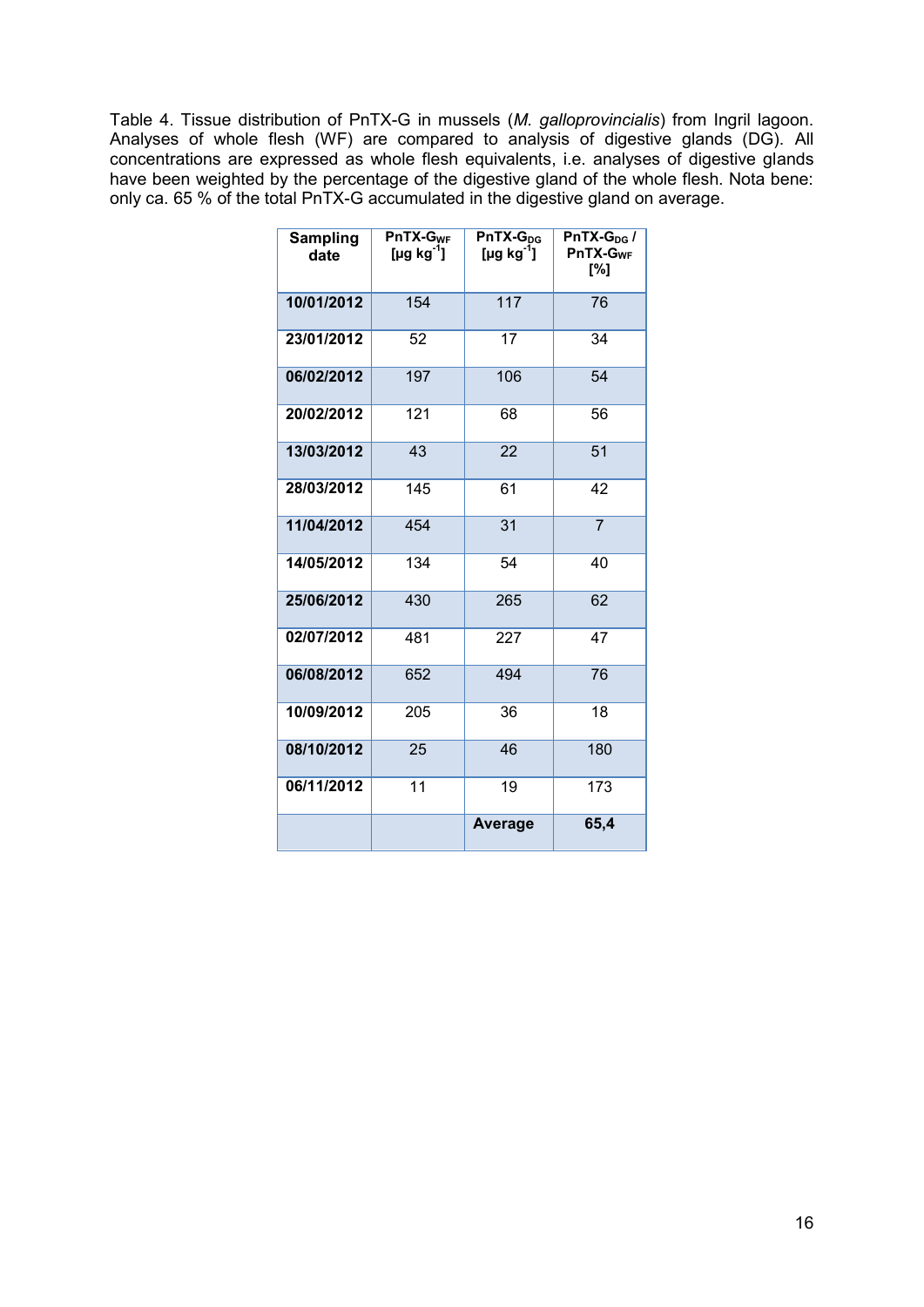## **Figures**

Figure 1. Structures of pinnatoxin A (PnTX-A) and G (PnTX-G), spirolide B and 13-desmethyl spirolide D (13-dmSPX-D). PnTX-G, SPX-B and 13-dmSPX-D all have the same sum formula and consequently the same accurate mass, even though pinnatoxins are produced by *V. rugosum* and spirolides are produced by *A. ostenfeldii*. PnTXs and SPXs possess several molecular features in common: a cyclic imine, a tri-spiro ring assembly and a macrocycle but PnTX-G differs from SPXs through the heptacyclic ether with an additional ether-bridge.



PnTX-A



PnTX-G



**SPX-B** 



13-dm SPX-D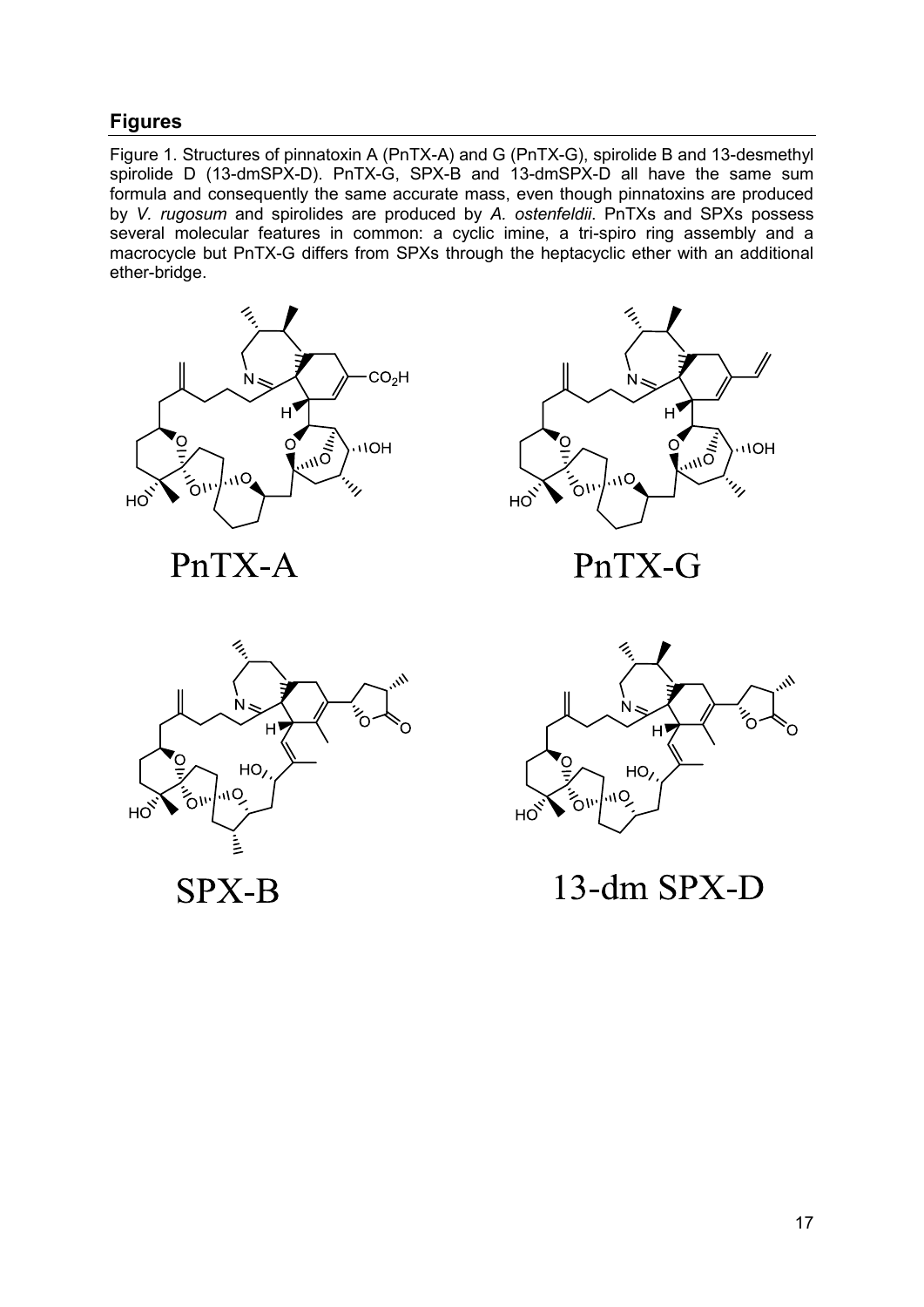Figure 2. Map of French coastline with the sites selected for vigilance surveillance and Ingril Lagoon. Vigilance surveillance is complementary to routine surveillance and uses the lipophilic mouse bioassay as a screen for novel or emerging toxins. Sites have been selected for geographical spread, to reflect important shellfish production areas and from historical knowledge of bioassay results. The sampling site " tang du Prévost" (Table 1) is connected to " ngril Lagoon" and situated to the east of it.

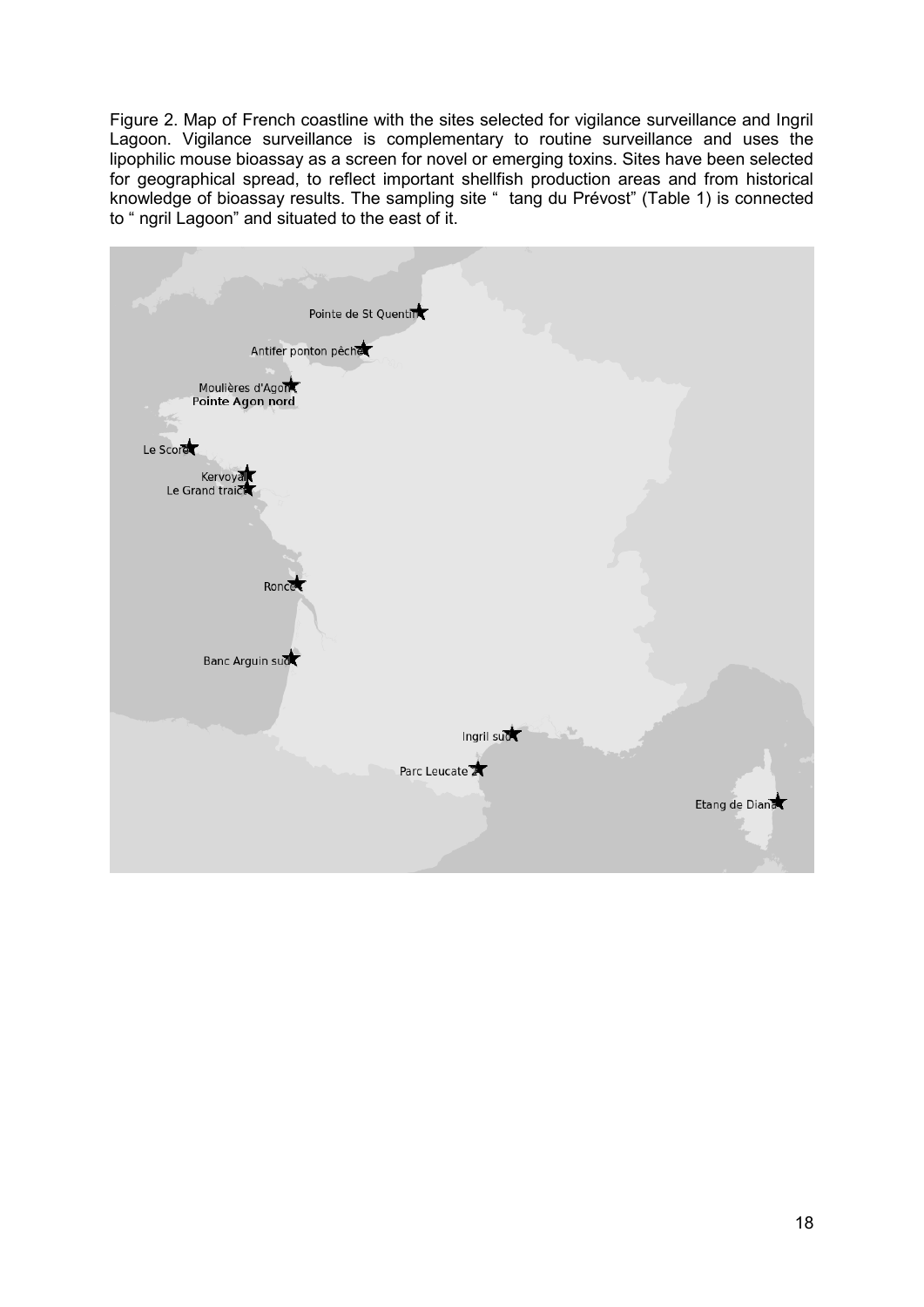Figure 3. Chromatograms (left) and high-resolution mass spectrometry spectra (right) of PnTX-G in a culture of *Vulcanodinium rugosum* isolated from Ingril (top) and in the standard from New Zealand characterised at NRCC (bottom). Spectra were acquired on the Agilent 6540 Q-ToF instrument. Note presence of 458 fragment ion, specific for PnTX-G compared to SPX-B and 13-desmethyl-SPX-D. The spectrum shown is the sum of the three spectra at 20, 40 and 60 eV. For fragmentation pathway also see Figure 3 of the electronic supplementary material.

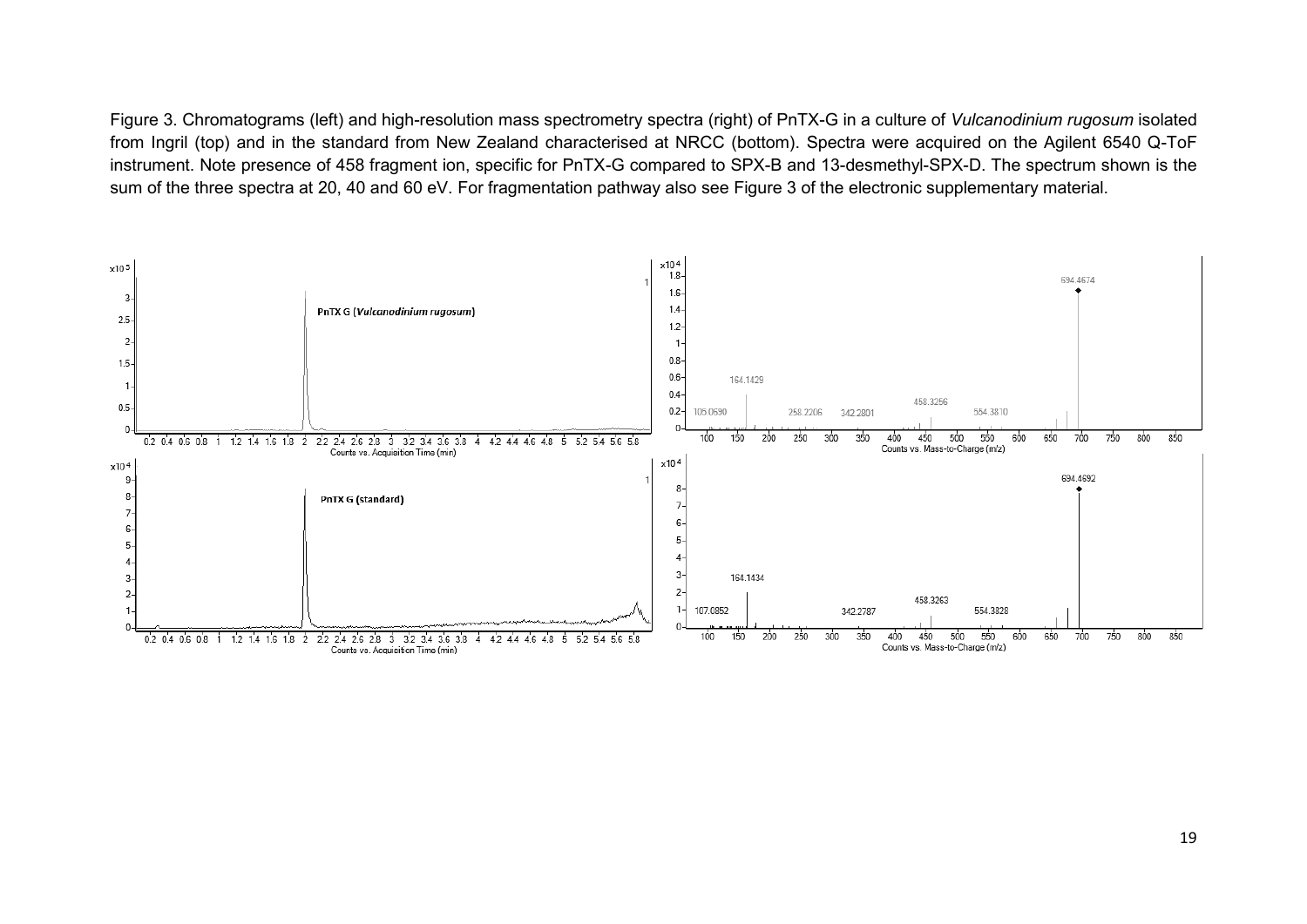Figure 4. Comparison of natural PnTX-G with PnTX-G from chemical synthesis by using the *Torpedo* microplate binding assay. Inhibition of specific biotin-α-Bungarotoxin binding to *Torpedo*-nAChR by increasing concentrations of natural (blue circles) and synthetic (red circles) PnTX-G. Curve fitting was performed by nonlinear regression analysis using the Hill equation. Each data point is the mean value ± standard error of the mean of 3 paired determinations. The dashed lines represent the 95% confidence band of the inhibition curve. The calculated  $IC_{50}$  for natural PnTX-G was 0.139 nM (0.113-172 nM, 95% confidence intervals), and for synthetic PnTX-G 0.236 nM (0.159-0.352 nM, 95% confidence intervals).